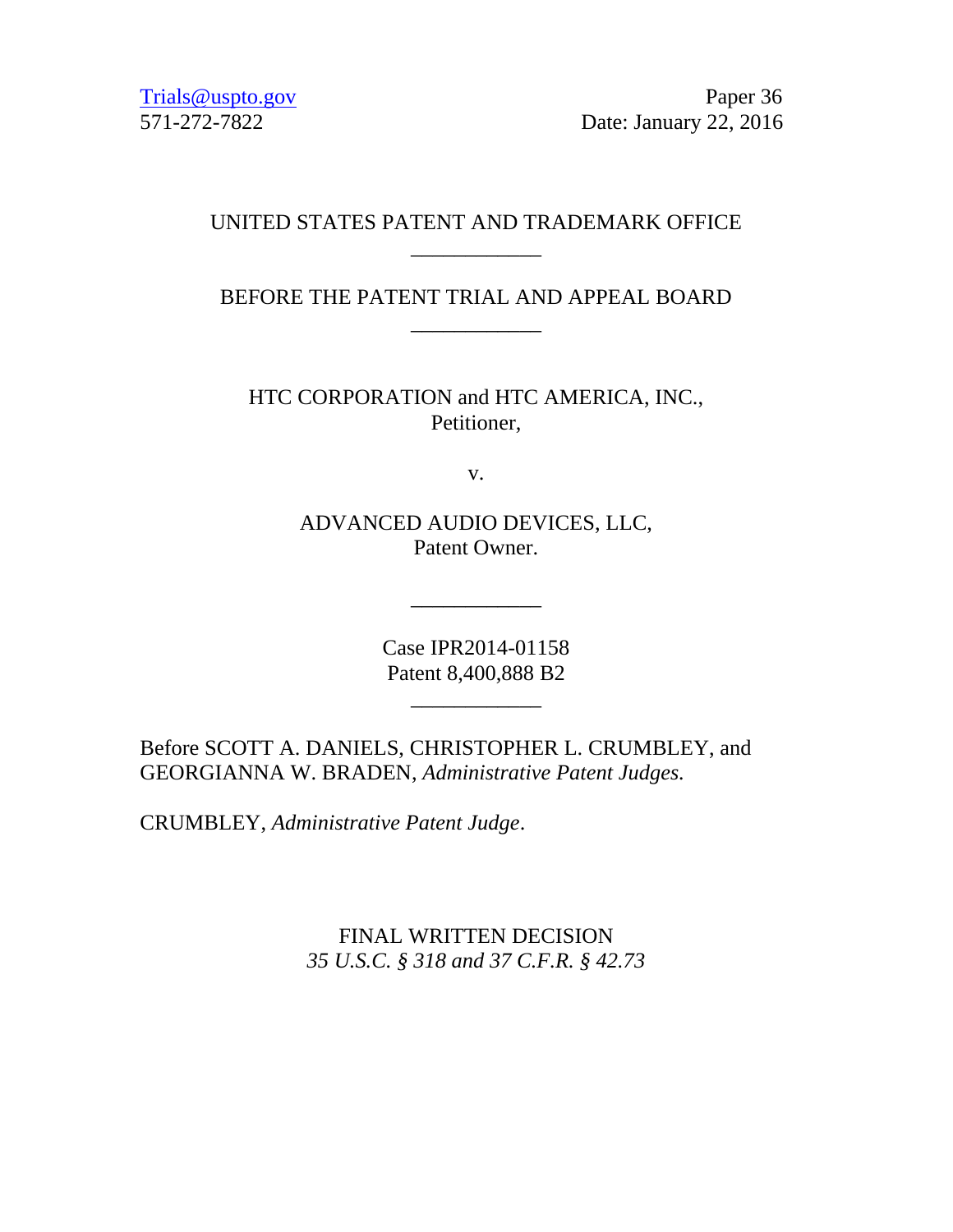### I. INTRODUCTION

In this *inter partes* review trial, instituted pursuant to 35 U.S.C. § 314, Petitioner HTC Corporation and HTC America, Inc. (collectively, "HTC") challenges the patentability of claims 1–15 of U.S. Patent No. 8,400,888 B2 (Ex. 1001, "the '888 patent"), owned by Advanced Audio Devices, LLC ("AAD").

We have jurisdiction under 35 U.S.C. § 6(c). This Final Written Decision, issued pursuant to 35 U.S.C. § 318(a) and 37 C.F.R. § 42.73, addresses issues and arguments raised during trial. For the reasons discussed below, we determine that HTC has met its burden to prove, by a preponderance of the evidence, that claims 1–15 of the '888 patent are *unpatentable*.

### *A. Procedural History*

On July 11, 2014, HTC filed a Petition requesting *inter partes* review of claims 1–15 of the '888 patent. Paper 1, "Pet." AAD filed a Patent Owner's Preliminary Response. Paper 5. In a Decision on Institution of *Inter Partes* Review (Paper 6, "Dec."), we instituted trial on claims 1–15 based on the following grounds:

1. Whether claims 1–15 are unpatentable under 35 U.S.C. § 103 as having been obvious over the combined disclosures of Keller<sup>1</sup> and Martin:<sup>2</sup>

l

<sup>&</sup>lt;sup>1</sup> Ex. 1002, US 7,289,393 to Keller et al. (Oct. 30, 1997).

 $2$  Ex. 1003, US 5,355,302 to Martin et al. (Oct. 11, 1994).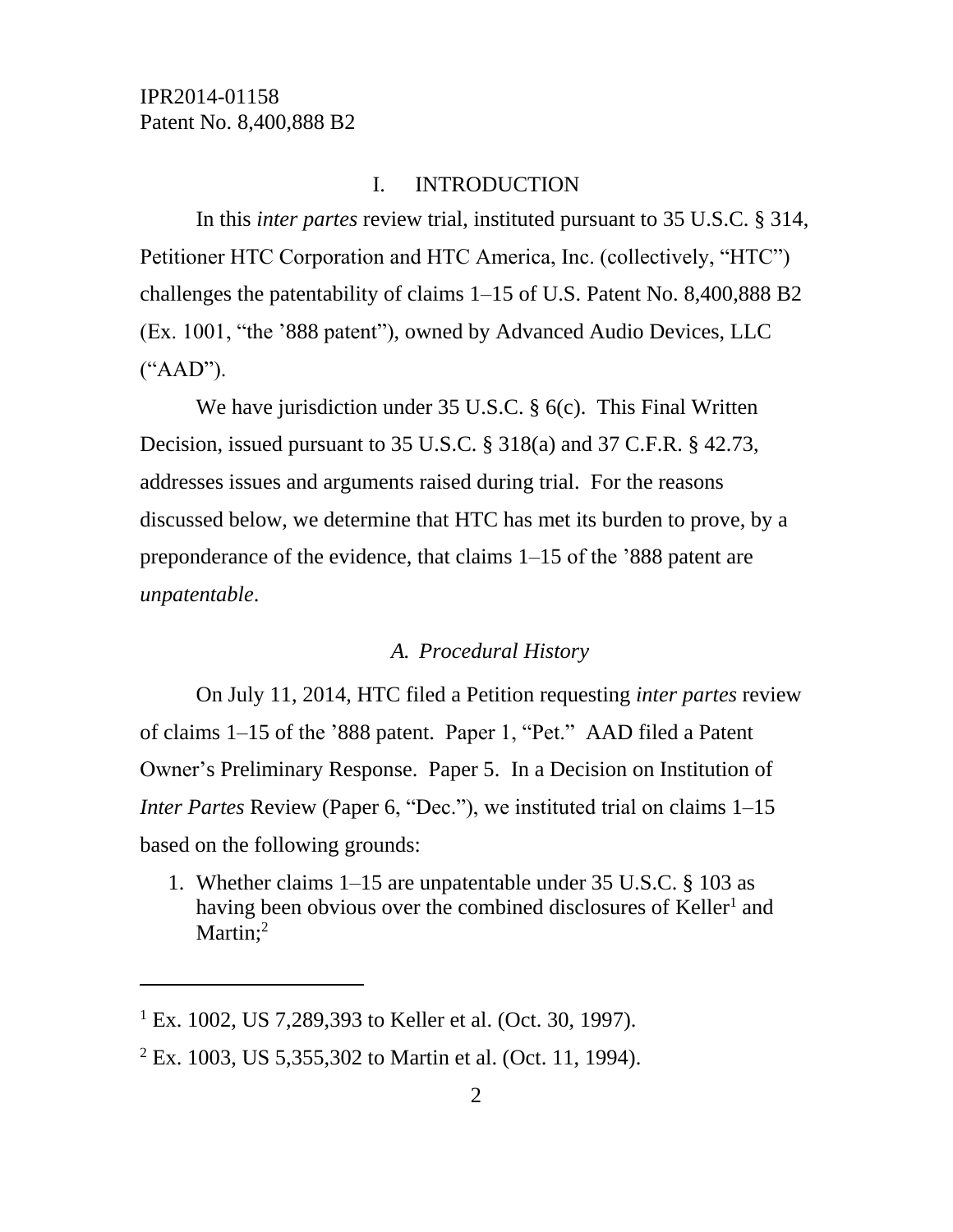- 2. Whether claims 1–15 are unpatentable under 35 U.S.C. § 103 as having been obvious over the combined disclosures of Nathan '259<sup>3</sup> and Nathan  $255$ ;<sup>4</sup> and
- 3. Whether claims 1–15 are unpatentable under 35 U.S.C. § 103 as having been obvious over the combined disclosures of Sound Blaster,<sup>5</sup> Lucente,<sup>6</sup> and Ozawa.<sup>7</sup>

Dec. 26.

 $\overline{a}$ 

Following institution, AAD filed a Patent Owner's Response to the Petition (Paper 14, "PO Resp."), and HTC filed a Reply (Paper 20, "Pet. Reply").

HTC supported its Petition with the Declaration of Christopher Schmandt (Ex. 1009), and submitted a Rebuttal Declaration of Mr.

Schmandt (Ex. 1016) with its Reply.

With its Patent Owner Response, AAD filed the Declaration of Joseph C. McAlexander III. Ex. 2011. HTC took the cross-examination of Mr. McAlexander via deposition. Ex. 1020. AAD also submitted the testimony

of Peter J. Keller, a named inventor on the '888 patent. Ex. 2018.<sup>8</sup>

<sup>3</sup> Ex. 1004, WO 96/12259 to Nathan et al. (Apr. 25, 1996).

 $4$  Ex. 1005, WO 96/12255 to Nathan et al. (Apr. 25, 1996).

<sup>5</sup> Ex. 1006, Exhibit B, Sound Blaster 16 User Reference Manual. With Sound Blaster, HTC submits the Declaration of Kyle A. Miller, which states that Sound Blaster was publicly available "no later than the early spring of 1995." Ex. 1006 ¶ 13.

<sup>6</sup> Ex. 1007, EP 0598547 A2 to Lucente et al. (May 25, 1994).

<sup>7</sup> Ex. 1008, US 5,870,710 to Ozawa et al. (filed Jan. 22, 1997).

<sup>8</sup> Exhibit 2018 was the subject of a Motion to Seal (Paper 13), which was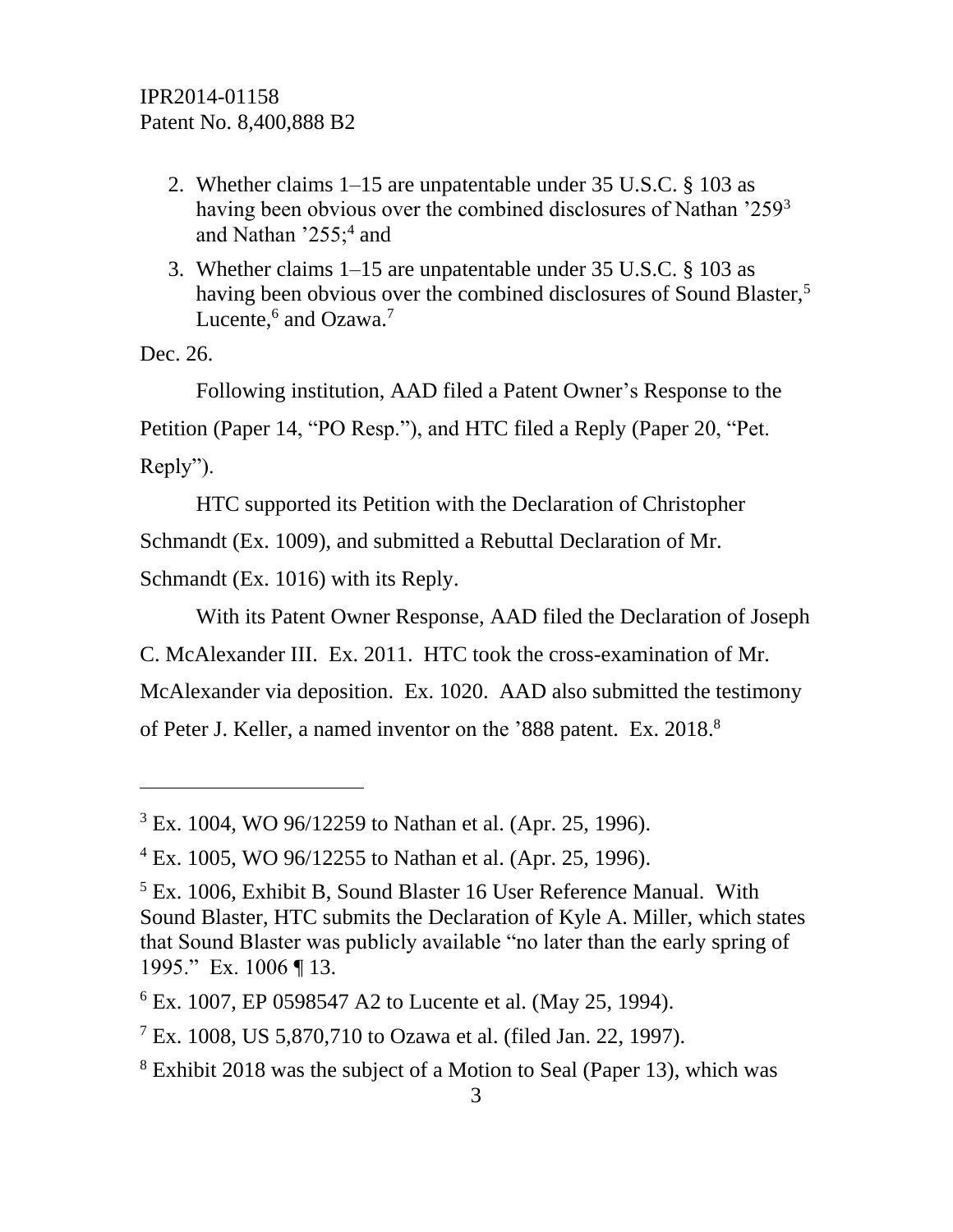l

AAD filed a Motion to Exclude Exhibit 1006 (Paper 23, "Mot. Exclude"), to which HTC filed an Opposition (Paper 25, "Exclude Opp.") and AAD filed a Reply (Paper 28, "Exclude Reply").

Oral hearing was requested by both parties, and a consolidated oral hearing involving this trial and related trials IPR2014-01154, IPR2014- 01155, IPR2014-01156, and IPR2014-01157 was held on September 17, 2015. A transcript of the oral hearing is included in the record. Paper 35, " $Tr$ "

### *B. The '888 Patent*

The '888 patent discloses an audio recording device that the specification terms a "music jukebox." Ex. 1001, 1:21–22. According to the specification, existing recording devices permitted music to be recorded onto a compact disc in real time, but did not provide editing functions, the ability to store music on the recorder for making multiple copies of the disc, or the ability to customize easily the order in which tracks are recorded onto the disc. *Id*. at 2:33–67. The described music jukebox is said to address these issues, as well as permit a user to "audition" a stored audio track by listening to it before recording onto a compact disc. *Id*. at 3:27–43.

Various hardware components of the jukebox are described in the specification, including: audio inputs for receiving music in the form of analog signals (*id*. at 7:55–61); one or more data storage structures for

granted. Paper 26. A public, redacted version of Exhibit 2018 was also filed by AAD under the same exhibit number.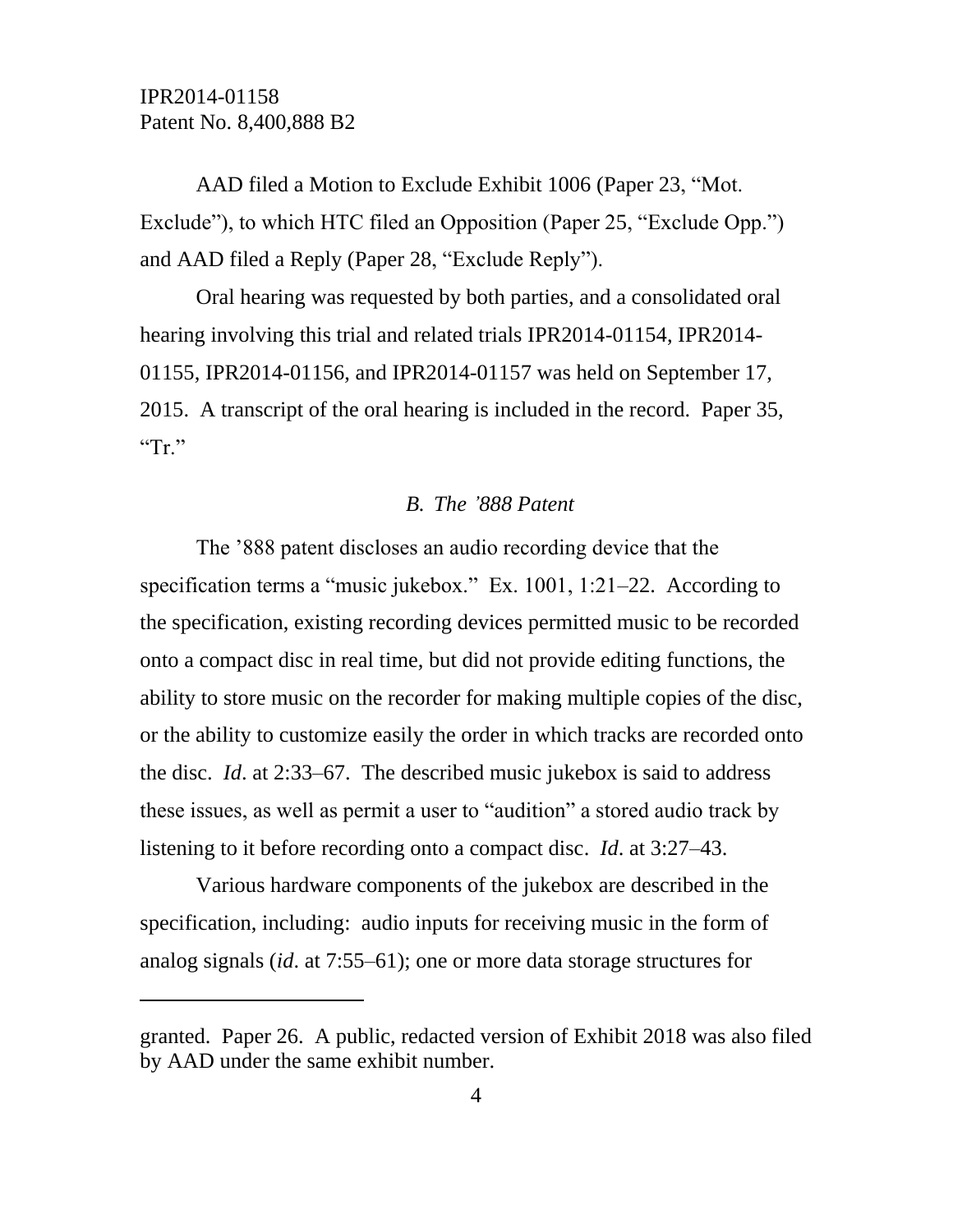storing and retrieving audio stored in digital form (*id*. at 9:15–22); and a drive for recording stored audio onto compact discs (*id.* at 13:62–64). The audio data stored in the memory permits audio tracks to be played back selectively, or "auditioned," prior to recording. *Id*. at 4:38–47. The components of the music jukebox are contained in a housing having a display for providing information to a user, for example through a graphical user interface. *Id*. at 4:55–5:15. The housing also comprises a plurality of push buttons for controlling operation of the device. *Id*. at 5:16–42.

The specification of the '888 patent describes the operation of the device as permitting a user to create a "session," which is a group of sound tracks selected from a master song list. *Id*. at 15:50–52, 16:58–66. A user also may reorder the songs within a session by selecting songs and moving them up or down within the session list. *Id*. at 16:25–33. The session then can be written to a compact disc. *Id*. at 15:46–50.

### *C. Illustrative Claims*

Of the challenged claims, only claim 1 is independent; all other challenged claims depend, directly or indirectly, from claim 1. The challenged independent claim reads as follows:

1. An apparatus configured to store sound tracks and play the stored sound tracks for personal enjoyment, said apparatus comprising:

a housing containing non-volatile memory, the housing further comprising at least one touch-operable control and a touch screen display configured to be operated to cause the touch screen display to display at least one menu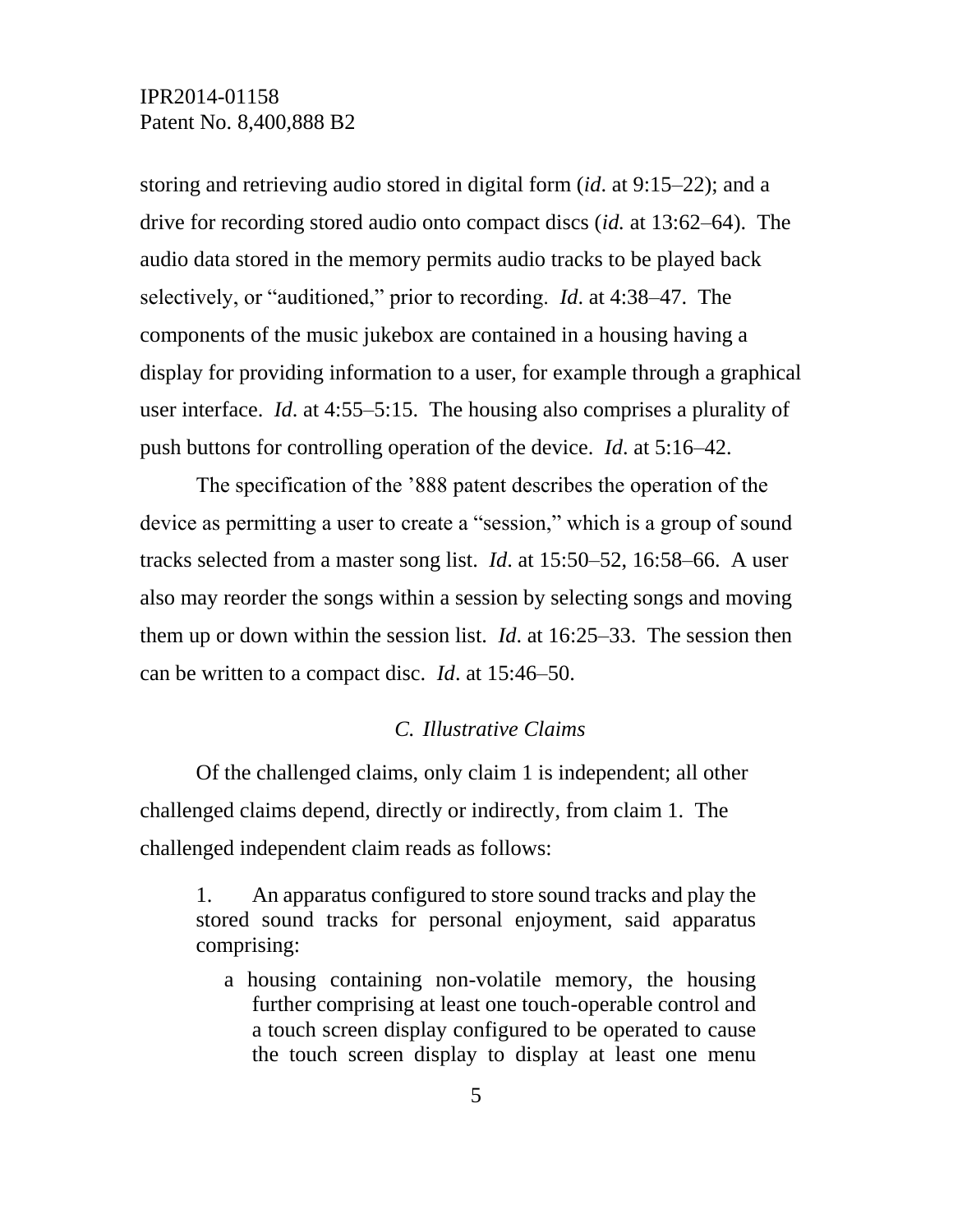relating to a library of sound tracks, wherein all of the sound tracks in the library and their names are stored in the non-volatile memory of the apparatus, wherein the at least one menu includes at least one of a list of names of sound tracks stored in the non-volatile memory of the apparatus and a list of groups of sound tracks stored in the non-volatile memory of the apparatus;

an input in the housing for receiving audio data;

- audio output structure located at least partially within the housing for outputting audio signals;
- wherein the at least one touch-operable control and touch screen display is configured such that at least one of the touch-operable control and the touch screen display is touchable to allow selection from the at least one menu displayed on the touch screen display;
- wherein the apparatus is configured to receive audio data through the input of the apparatus, whereby sound tracks become stored in the non-volatile memory as digital data;
- wherein the apparatus is configured for maintaining and selectively accessing and playing sound tracks stored in the non-volatile memory;
- wherein the apparatus is configured such that at least one of the at least one touch-operable control and the touch screen display is touchable to cause the apparatus to display on the touch screen display at least one of a list of names of sound tracks and a list of groups of sound tracks wherein all of the sound tracks in the list of names of sound tracks displayed on the touch screen display are stored in the non-volatile memory of the apparatus, and wherein all of the sound tracks in the list of groups of sound tracks displayed on the touch screen display are stored in the nonvolatile memory of the apparatus; and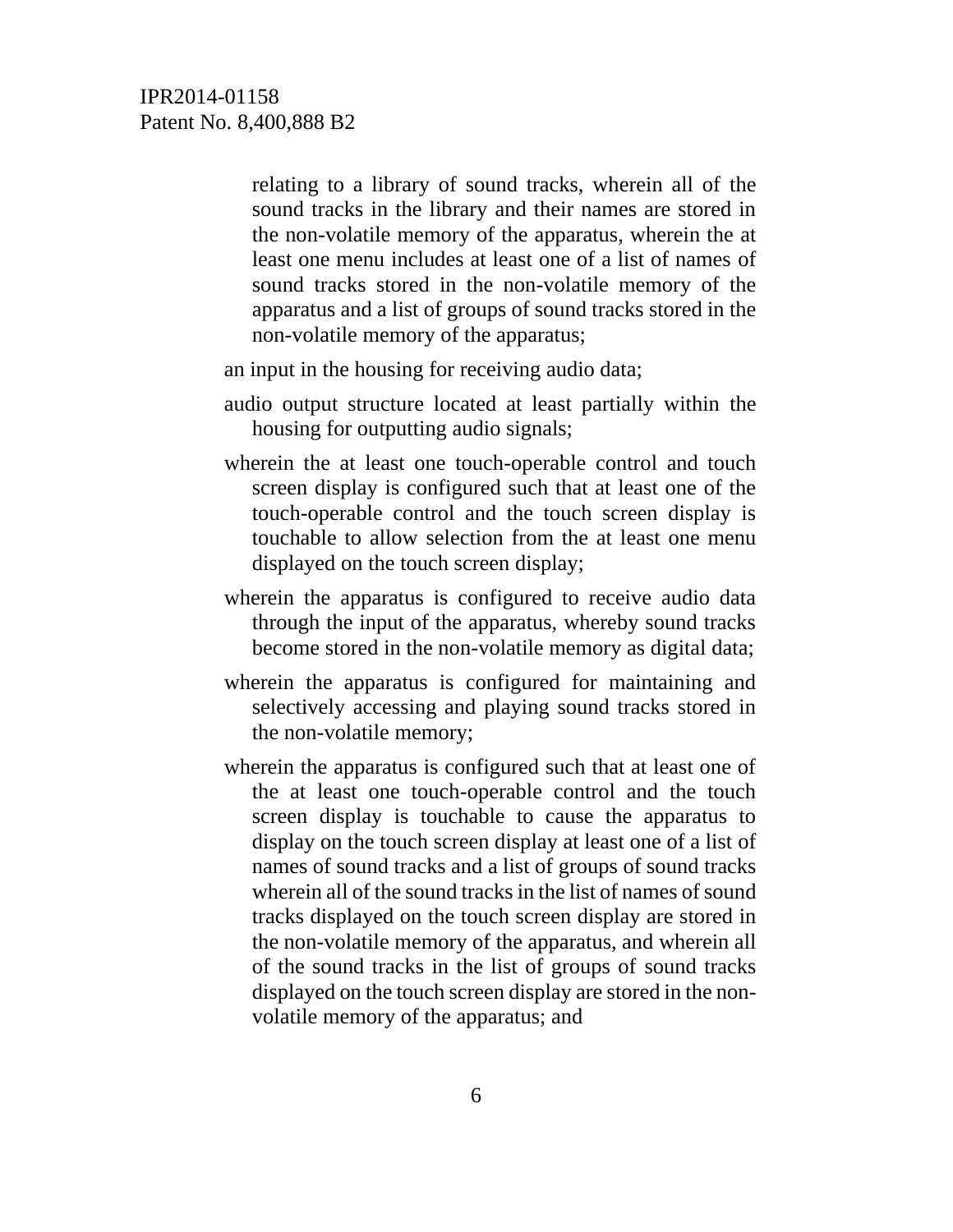wherein the apparatus is configured such that at least one of the at least one touch-operable control and the touch screen display is touchable to cause the apparatus to play through the audio output structure at least one of a specific sound track displayed on the touch screen display and a group of sound tracks displayed on the touch screen display, said apparatus being configured to display said list of names of sound tracks stored in the non-volatile memory of the apparatus without the apparatus having to be connected to a network service center containing the names.

*Id*. at 21:2–52.

#### II. DISCUSSION

### *A. Claim Construction*

For purposes of our Decision to Institute, we analyzed each claim term in light of its broadest reasonable interpretation, as understood by one of ordinary skill in the art and as consistent with the specification of the '888 patent. 37 C.F.R. § 42.100(b); *see In re Cuozzo Speed Techs., LLC*, 793 F.3d 1268, 1278–79 (Fed. Cir. 2015), *cert. granted*, *Cuozzo Speed Techs. LLC v. Lee*, 84 U.S.L.W. 3218 (U.S. 2016). In the Decision to Institute, we construed the term *selectively accessing* as "obtaining from a number or group by fitness or preference." *See* Dec. 8–10 (citing 37 C.F.R.  $§$  42.100(b)).

During the course of the trial, HTC disputed our construction of *selectively accessing*, arguing that "by fitness or preference" is found only in a single dictionary definition submitted by AAD, and is inconsistent with the broadest reasonable interpretation of the term. Pet. Reply 1–2. We disagree.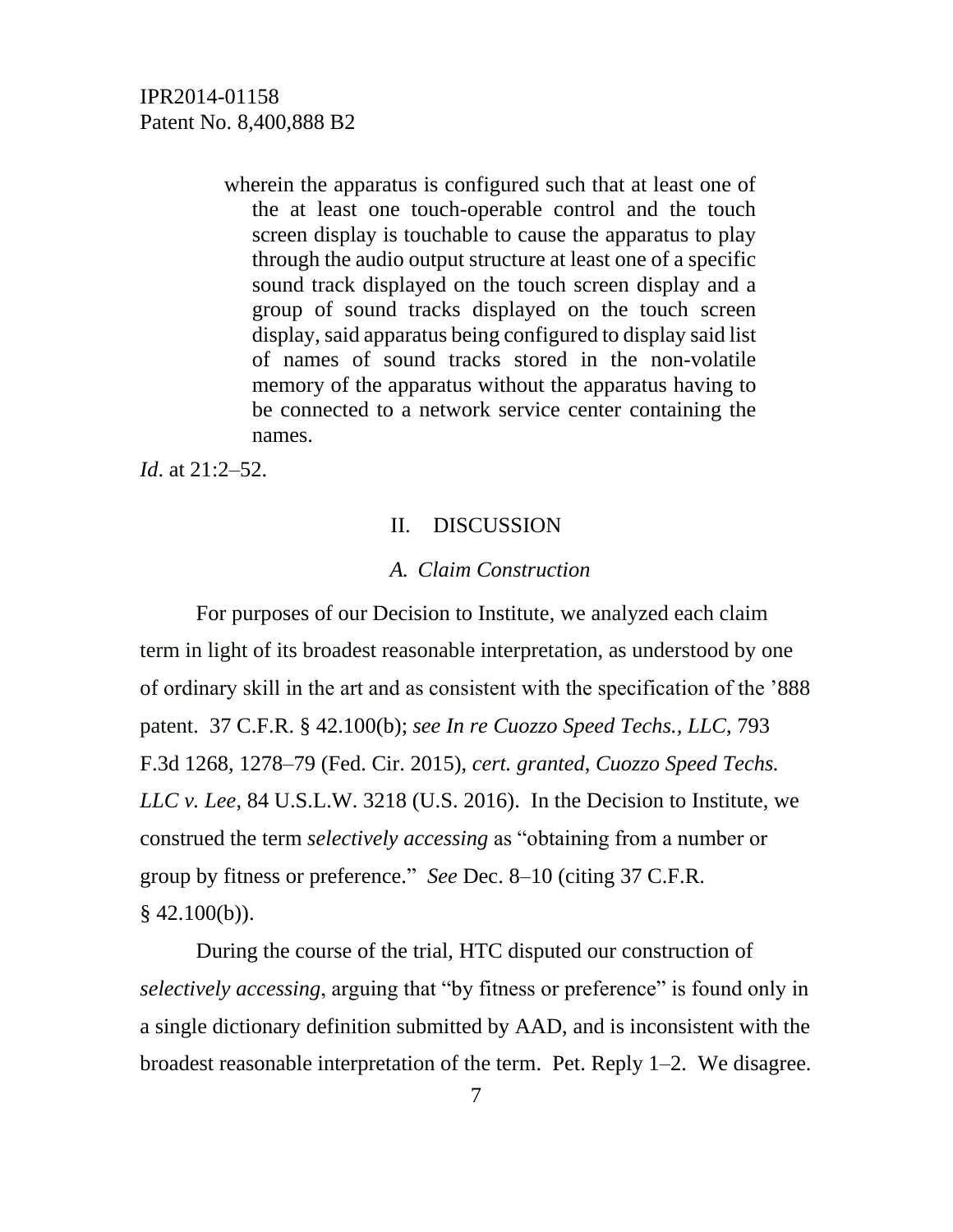Interpreting *selectively accessing* as merely "obtaining from a number or group" would encompass, for example, random selection of sound tracks. This is inconsistent with the specification of the '171 patent, which emphasizes the user's choice in selecting sound tracks. *See, e.g.,* Ex. 1001, 12:3–6 ("[A]n operating system . . . enable[s] the user to focus on selection and ordering of audio material."). We consider HTC's proffered construction to be unreasonably broad given these disclosures. *See Microsoft Corp. v. Proxyconn, Inc*., 789 F.3d 1292, 1298 (Fed. Cir. 2015) ("A construction that is 'unreasonably broad' and which does not 'reasonably reflect the plain language and disclosure' will not pass muster.").

For these reasons, we see no reason to alter the constructions of the claim terms as set forth above, and we incorporate our previous analysis in the Decision to Institute for purposes of this Decision.

#### *B. Alleged Obviousness of Claims 1–15 Over Keller and Martin*

HTC asserts that claims 1–15 are unpatentable under 35 U.S.C. § 103 over the combined disclosures of Keller (Ex. 1002) and Martin (Ex. 1003). Pet. 18–27. Keller, issued October 30, 2007, is a parent patent of the '888 patent, and contains a specification that is substantially similar to that of the '888 patent. HTC contends that all limitations of the challenged claims are disclosed in Keller, except the limitation of claim 1 that recites "said apparatus being configured to display said list of names of sound tracks stored in the non-volatile memory of the apparatus without the apparatus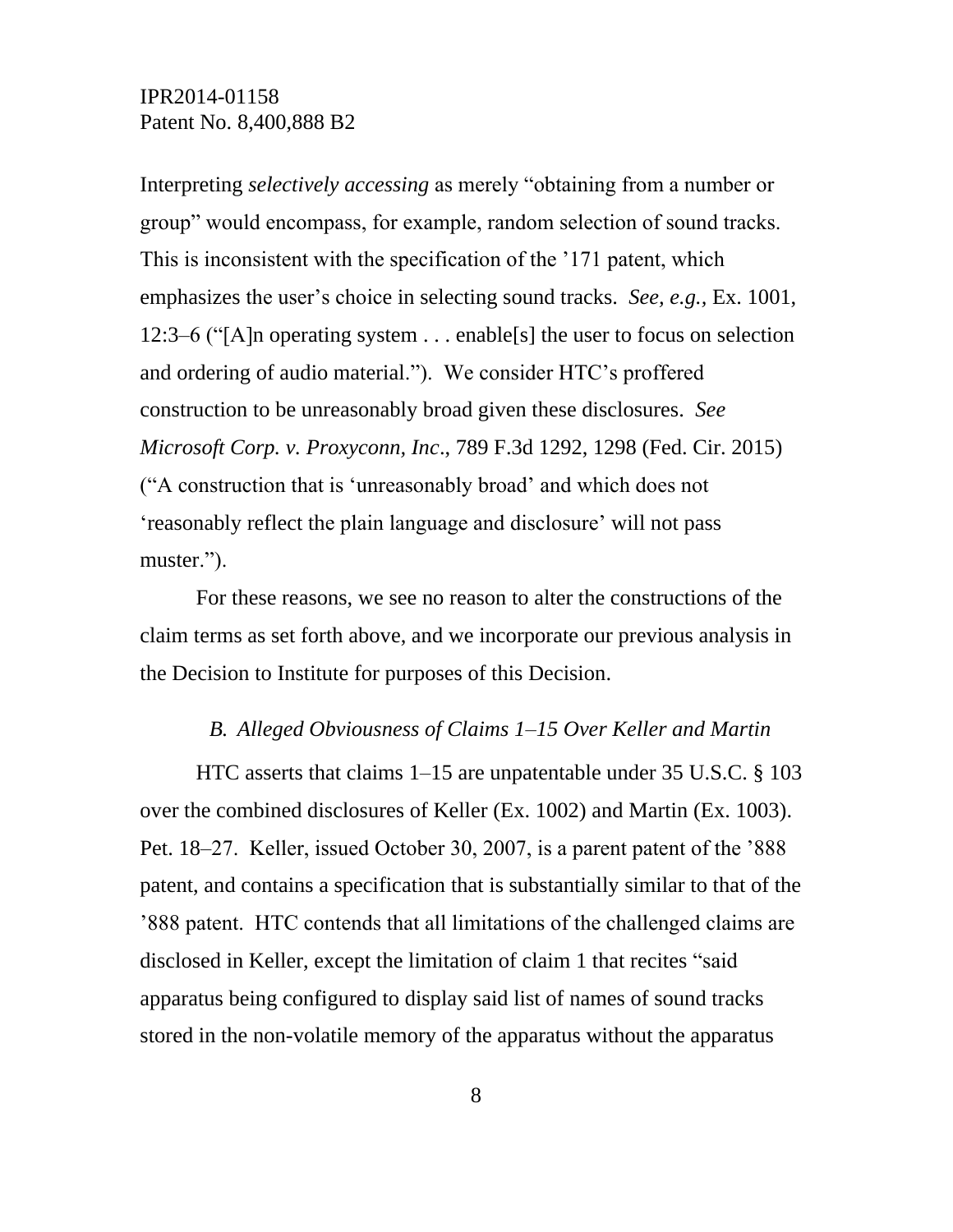having to be connected to a network service center containing the names." *Id.* at 19. To provide this missing limitation, HTC relies on the disclosure of Martin, which is said to teach a system for managing a plurality of jukeboxes from a central station. *Id*. According to HTC, the system of Martin includes local jukeboxes, which store the titles of songs stored in the central mass storage unit, regardless of whether the jukebox is currently connected to the central station. *Id*. at 20.

AAD contends that Keller is not prior art to the '888 patent, because the '888 patent claims priority, via a chain of applications, to application 09/111,989, filed July 8, 1998. PO Resp. 8–9. HTC argues that the '888 patent is not entitled to the 1998 filing date because, during prosecution, AAD added new matter to the claims of the '888 patent during prosecution, in an amendment dated December 6, 2012. Pet. 5. HTC identifies as new matter a limitation of claim 1: "said apparatus being configured to display said list of names of sound tracks stored in the non-volatile memory of the apparatus without the apparatus having to be connected to a network service center containing the names." *Id*. HTC points to the fact that the specification of the '888 patent as originally filed does not use the phrase "network service center," and speculates that the term was taken from Ozawa and added as a negative limitation during prosecution to overcome a prior art rejection over Ozawa. *Id*. at 5–6. As such, HTC contends that the claims lack written description support in the parent applications, and therefore, the earliest priority date to which these claims could be entitled is April 25, 2011, the filing date of the application which matured into the '888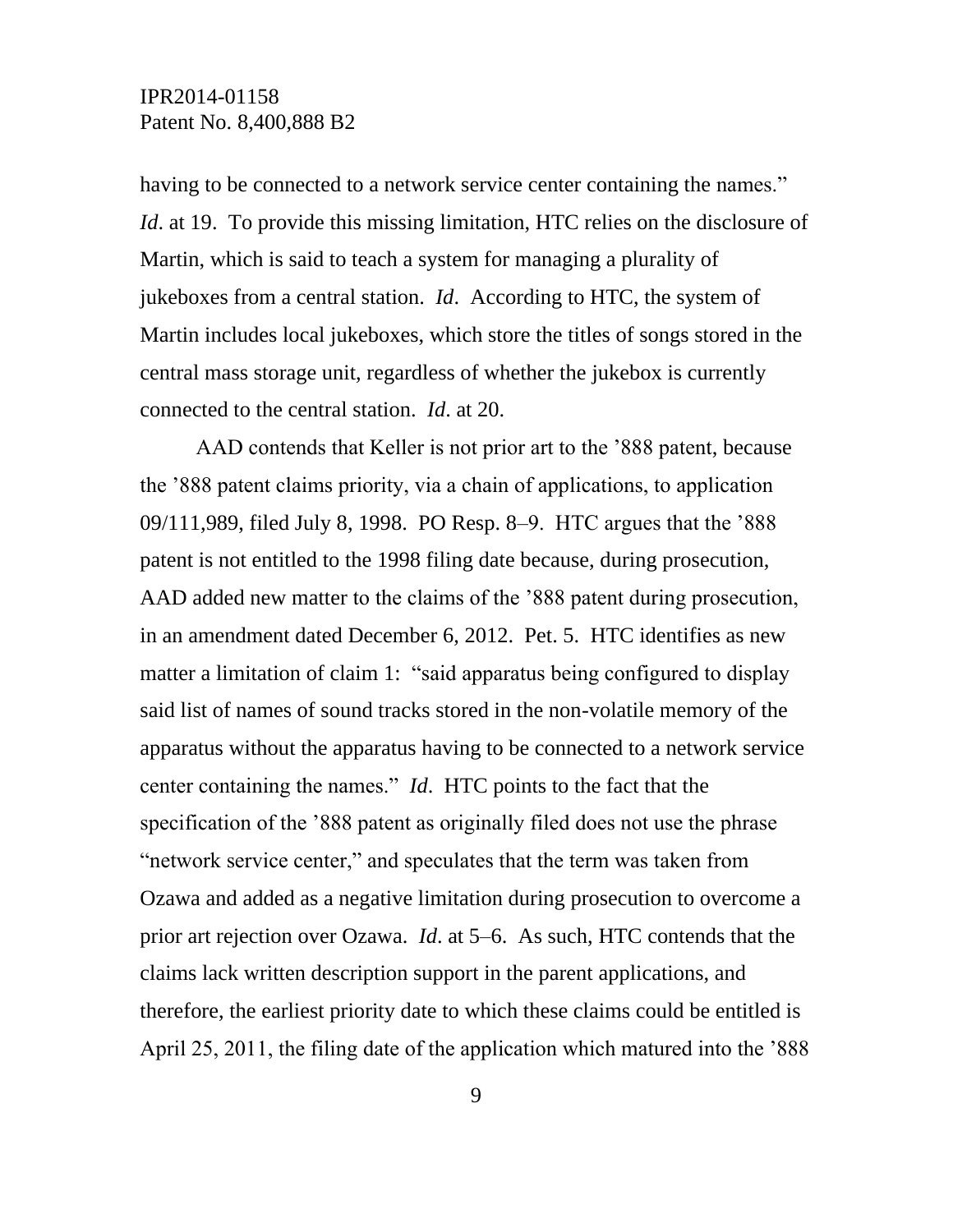#### patent. *Id*. at 7.

In a chain of continuation applications, a claim in a patent receives the benefit of the filing date of an earlier application in the chain, if the claim is supported by the written description of the earlier application. 35 U.S.C. §§ 112, 120. "[E]ntitlement to priority is decided on a claim-by-claim basis, and various claims may be entitled to different priority dates." *X2Y Attenuators, LLC v. Int'l Trade Comm'n*, 757 F.3d 1358, 1366 (Fed. Cir. 2014). Thus, absent a claim of priority, parent applications may be used as prior art to claims in a later-filed child application, but only for claims that incorporate new matter. *See Santarus, Inc. v. Par Pharm., Inc.*, 694 F.3d 1344, 1352 (Fed. Cir. 2012).

When faced with such a prior art challenge to a claim, the burden of production—alternatively called the burden of going forward—is on the patent owner to make a claim of priority that the challenged claims are entitled to a filing date prior to the date of the alleged prior art. *See Tech. Licensing Corp. v. Videotek, Inc.*, 545 F.3d 1316, 1327 (Fed. Cir. 2008). In other words, the patent owner must come forward with evidence and argument—either in its Preliminary Response or, if trial is instituted, in its Response—showing why the challenged claim is supported by the written description of the priority application.

The ultimate burden of persuasion in an *inter partes* review, however, remains on the Petitioner to prove unpatentability by a preponderance of the evidence, and that burden never shifts to the patent owner. 35 U.S.C. § 316(e); *Dynamic Drinkware, LLC v. Nat'l Graphics, Inc*., 800 F.3d 1375,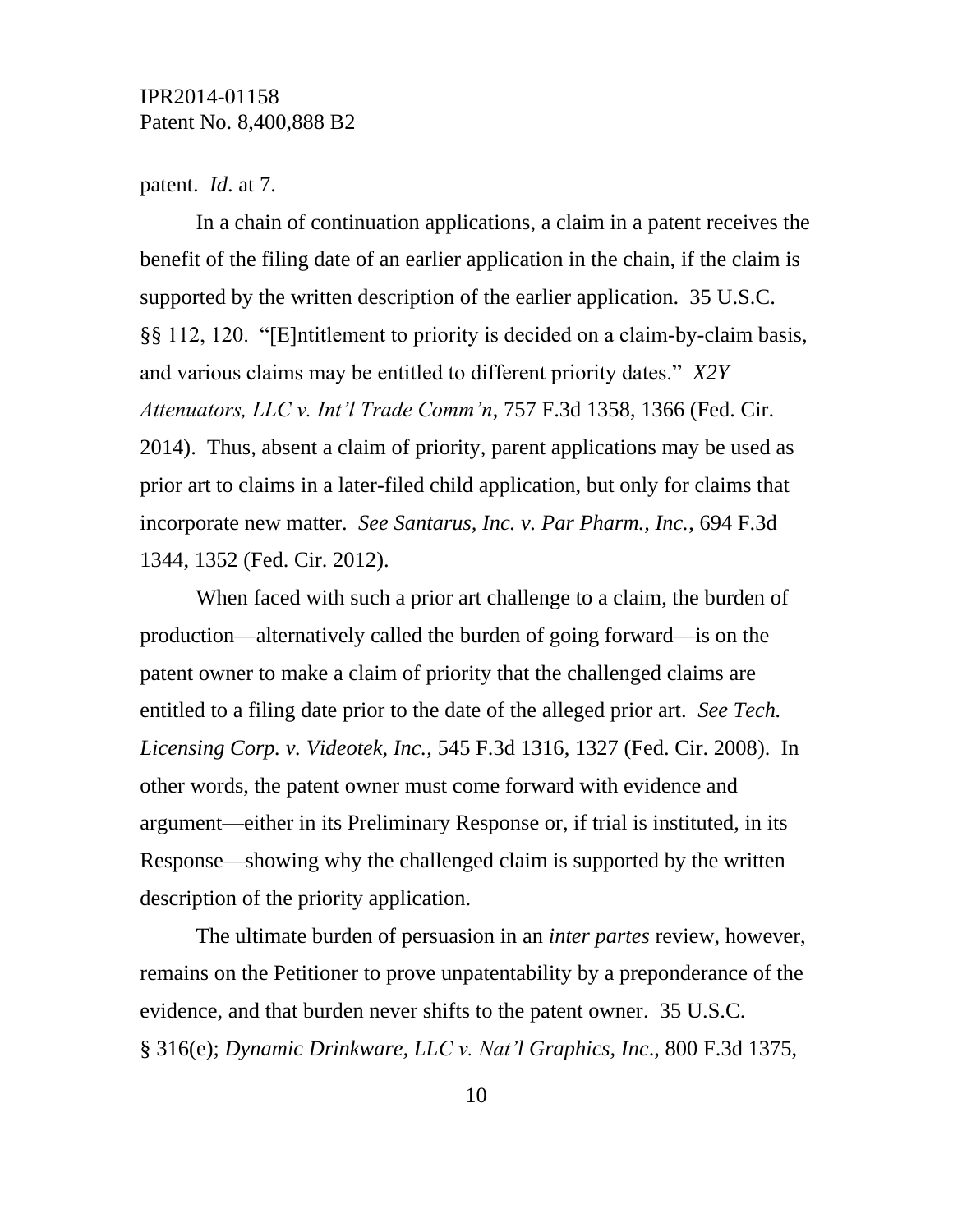1378 (Fed. Cir. 2015). Therefore, once a Patent Owner satisfies its burden of production, the burden is on Petitioner to convince the Board that the challenged claim is not entitled to the benefit of the earlier filing date. *See Dynamic Drinkware*, 800 F.3d at 1379–80.

In our Decision to Institute, we concluded that AAD had not, at that time, met its burden of production on the priority date of the '888 patent claims. Dec. 13–14. Specifically, we noted that AAD had not introduced any parent application into the record of the proceeding, and therefore, there was no evidentiary basis to support AAD's claim of priority. *Id*. During trial, however, AAD introduced several parent applications into the record, dating back to an earliest filing date of August 17, 2000. PO Resp. 9–10; *see* Exs. 2012–16. AAD contends that every one of the submitted applications contains support for the disputed claim limitation, and thus, the '888 patent claims are entitled to a priority date of no later than August 17, 2000, predating the effective date of Keller. PO Resp. 10.

We conclude that AAD has met its burden of production in establishing that claims 1–15 are entitled to a priority date before the effective date of Keller. We, therefore, turn to the question of whether HTC has met its ultimate burden of persuasion that the claims are not entitled to the August 17, 2000 filing date. Specifically, we evaluate HTC's argument that the limitation "said apparatus being configured to display said list of names of sound tracks stored in the non-volatile memory of the apparatus without the apparatus having to be connected to a network service center containing the names" is a negative limitation unsupported in the original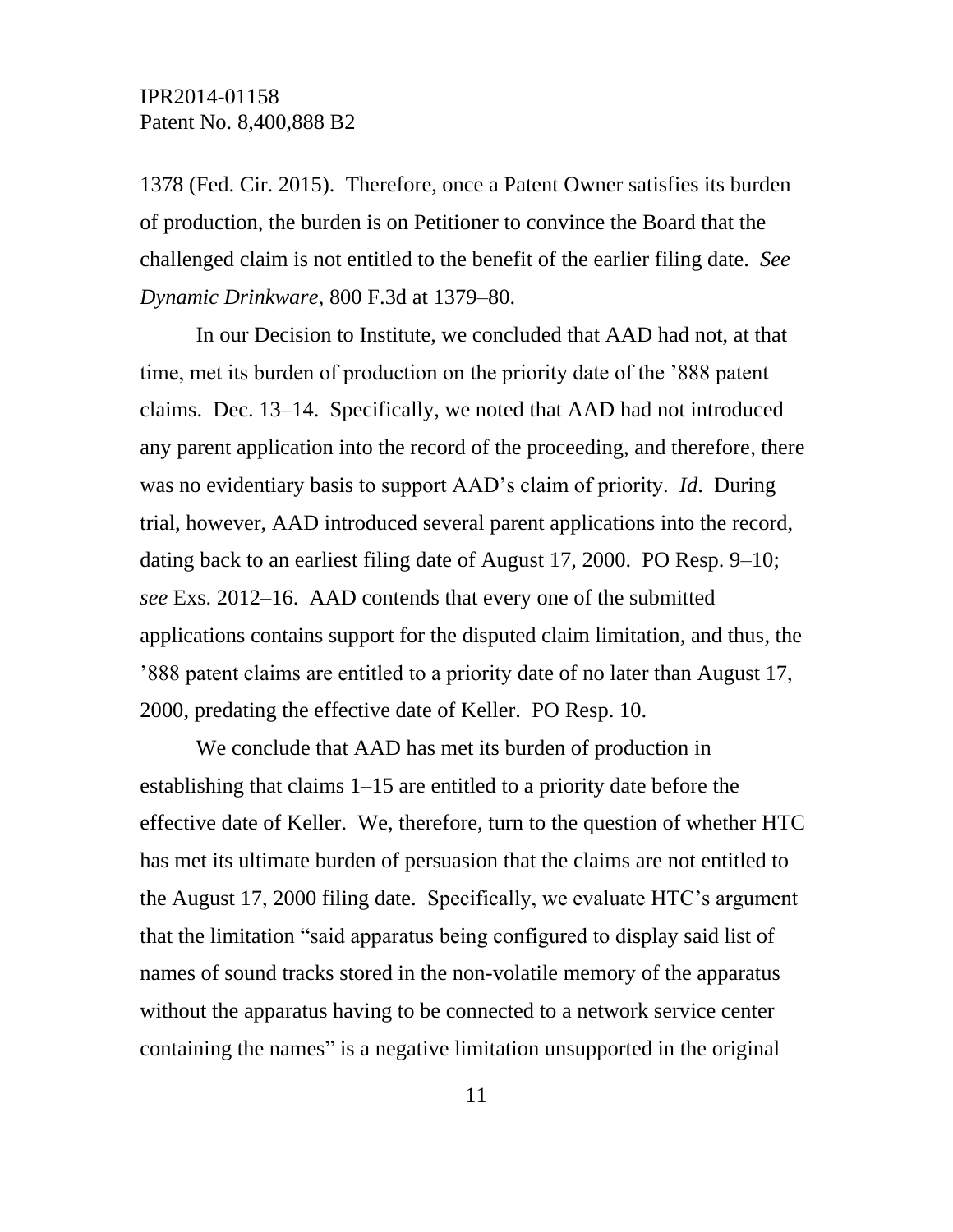application. Pet. 5–6. Both parties cite *Santarus, Inc. v. Par Pharm., Inc.*, to support their contentions, but disagree whether the priority applications provide "a reason to exclude" the disputed claim limitation. PO Resp. 15– 16; Pet. Reply 3–6.

The Federal Circuit recently addressed written description support for negative limitations, and what constitutes a "reason to exclude," in *Inphi Corp. v. Netlist, Inc.*, 805 F.3d 1350 (Fed. Cir. 2015). Specifically, the court asked whether "describing alternative features—without articulating advantages or disadvantages of each feature—can constitute a 'reason to exclude' under the standard articulated in *Santarus.*" *Id*. at 1355. Rejecting the appellant's argument that a specification must state the advantage of excluding a particular feature, the court held that "*Santarus* simply reflects the fact that the specification need only satisfy the requirements of § 112, paragraph 1 as described in this court's existing jurisprudence." *Id.* at 1356. The "reason to exclude," therefore, may be provided by properly describing alternative features of the patented invention. *Id*. The court proceeded to analyze whether there was sufficient evidence that the patentee possessed the negative claim limitation as of the filing date. *Id*. at 1357.

In view of *Inphi*, we reject HTC's argument that claims 1–15 are not entitled to an earlier priority date because AAD allegedly "fails to identify any teaching in the specification of any of its applications . . . that excludes a connection to a 'network service center containing the names,' *fails to identify any disadvantages of such a network service center*, and fails to otherwise provide a reason to exclude a network service center." Pet. Reply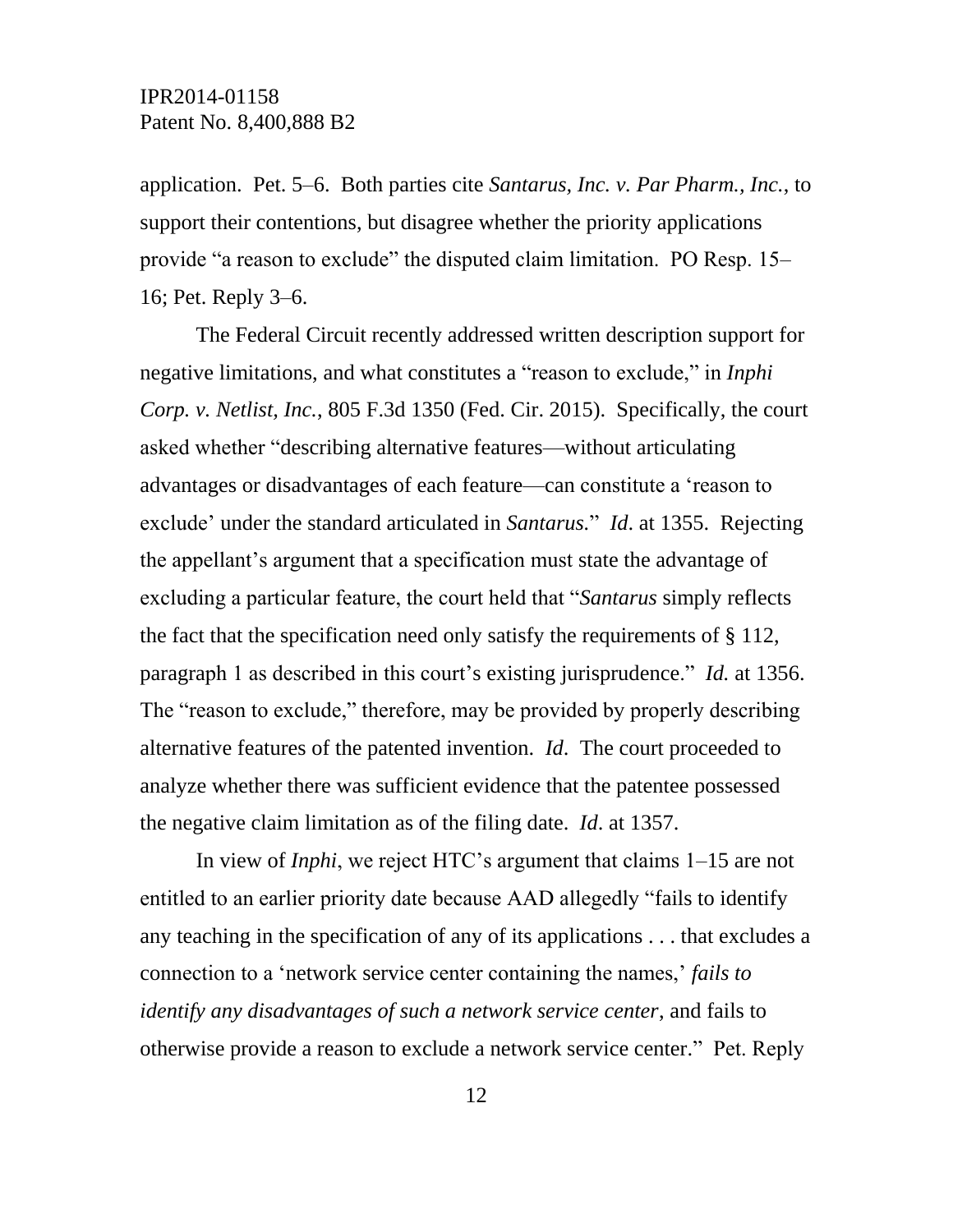5 (emphasis added). We need not find a recitation in the originally-filed specification of any disadvantage of a network service center; rather, the proper inquiry is whether the priority application reasonably conveys that the inventor was in possession of an apparatus that could—without connecting to a network service center—display a list of names of sound tracks. We conclude that it does.

As AAD points out, the device disclosed in the priority applications includes a number of inputs, but as Mr. McAlexander testifies, none of these inputs could be used to connect to a network service center. PO Resp. 12; Ex. 2011 ¶ 65. Furthermore, the applications disclose displaying a list of names of sound tracks, which are entered into the memory of the device by the user (as opposed to being obtained from a network service center). PO Resp. 12–13. Mr. McAlexander testifies that the specifications reasonably convey to a person of ordinary skill in the art that the described apparatus could display a list of names of sound tracks without being connected to a network service center. Ex. 2011 ¶ 65. After evaluating the specifications and the expert testimony, we agree.

We, therefore, conclude that HTC has not met its burden to prove, by a preponderance of the evidence, that claims 1–15 of the '888 patent are not entitled to a priority date before the effective date of Keller. As such, HTC has not established that Keller is prior art to the '888 patent, and has not proven that claims 1–15 are unpatentable as having been obvious over Keller and Martin.

13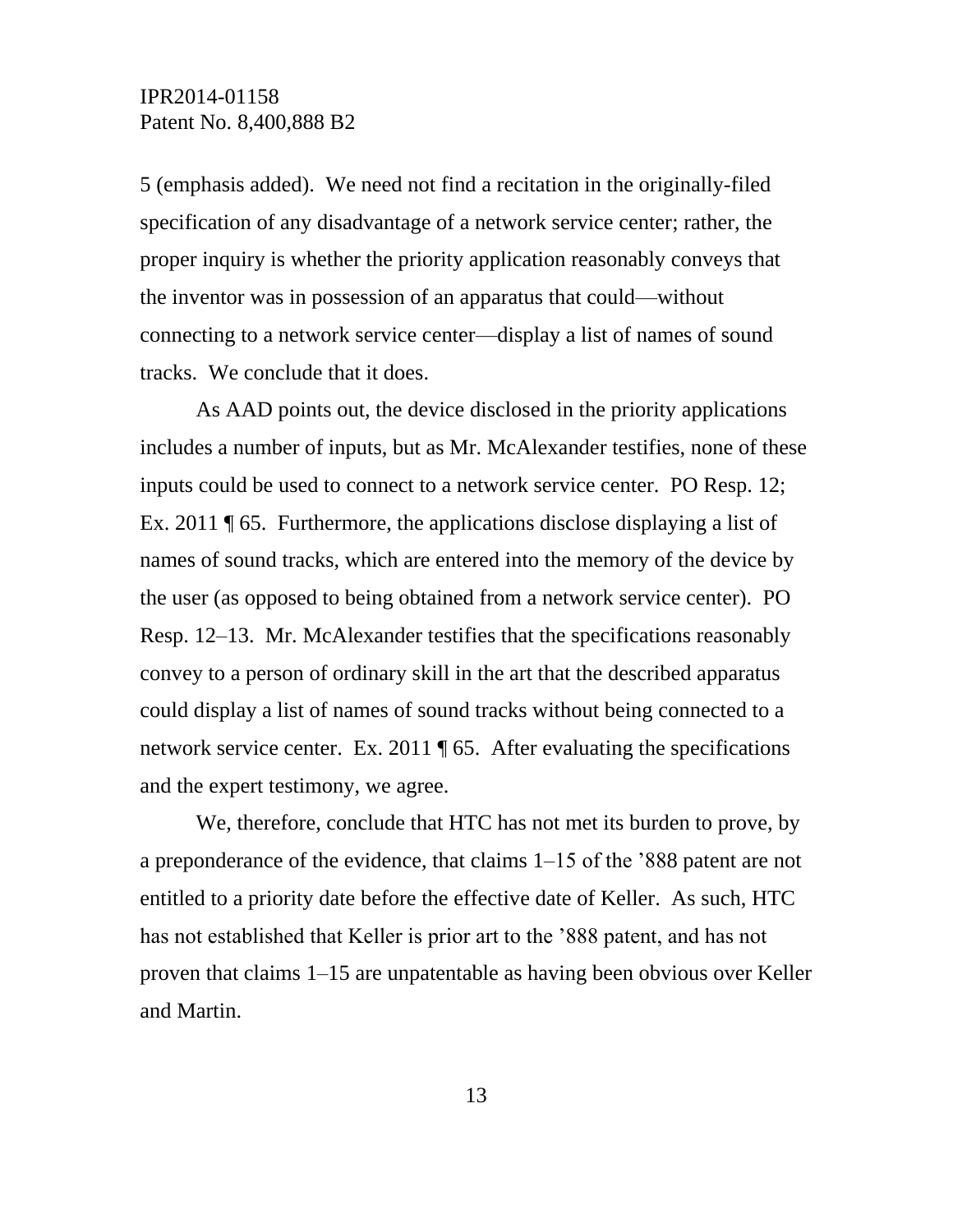### *C. Alleged Obviousness of Claims 1–15 Over Nathan '259 and Nathan '255*

The elements of an obviousness analysis under 35 U.S.C. § 103 were set forth by the Supreme Court as follows: "the scope and content of the prior art are to be determined; differences between the prior art and the claims at issue are to be ascertained; and the level of ordinary skill in the pertinent art resolved." *Graham v. John Deere Co.*, 383 U.S. 1, 17 (1966). Furthermore, as a guard against hindsight reasoning, we must "withhold judgment on an obviousness challenge until [we] consider[] all relevant evidence, including that relating to the objective considerations" such as commercial success or long-felt need. *In re Cyclobenzaprine Hydrochloride Extended-Release Capsule Patent Litig.*, 676 F.3d 1063, 1079 (Fed. Cir. 2012). While we may apply "an expansive and flexible approach" to the question of obviousness, and take the sequence of the *Graham* factors in a different order depending on the particular case, "the factors continue to define the inquiry that controls." *KSR Int'l Co. v. Teleflex Inc.*, 550 U.S. 398, 407, 415 (2007).

We note, at the outset, that AAD does not contest that a person of ordinary skill in the art would have combined the disclosures of Nathan '259 and Nathan '255. Tr. 80:16–24. Rather, AAD disputes HTC's interpretation of the Nathan references, and whether a person of ordinary skill in the art would have understood them to disclose all elements of the challenged claims. PO Resp. 18. Upon review of HTC's asserted reasons to combine the Nathan references (Pet. 29–30), Mr. Schmandt's testimony on that point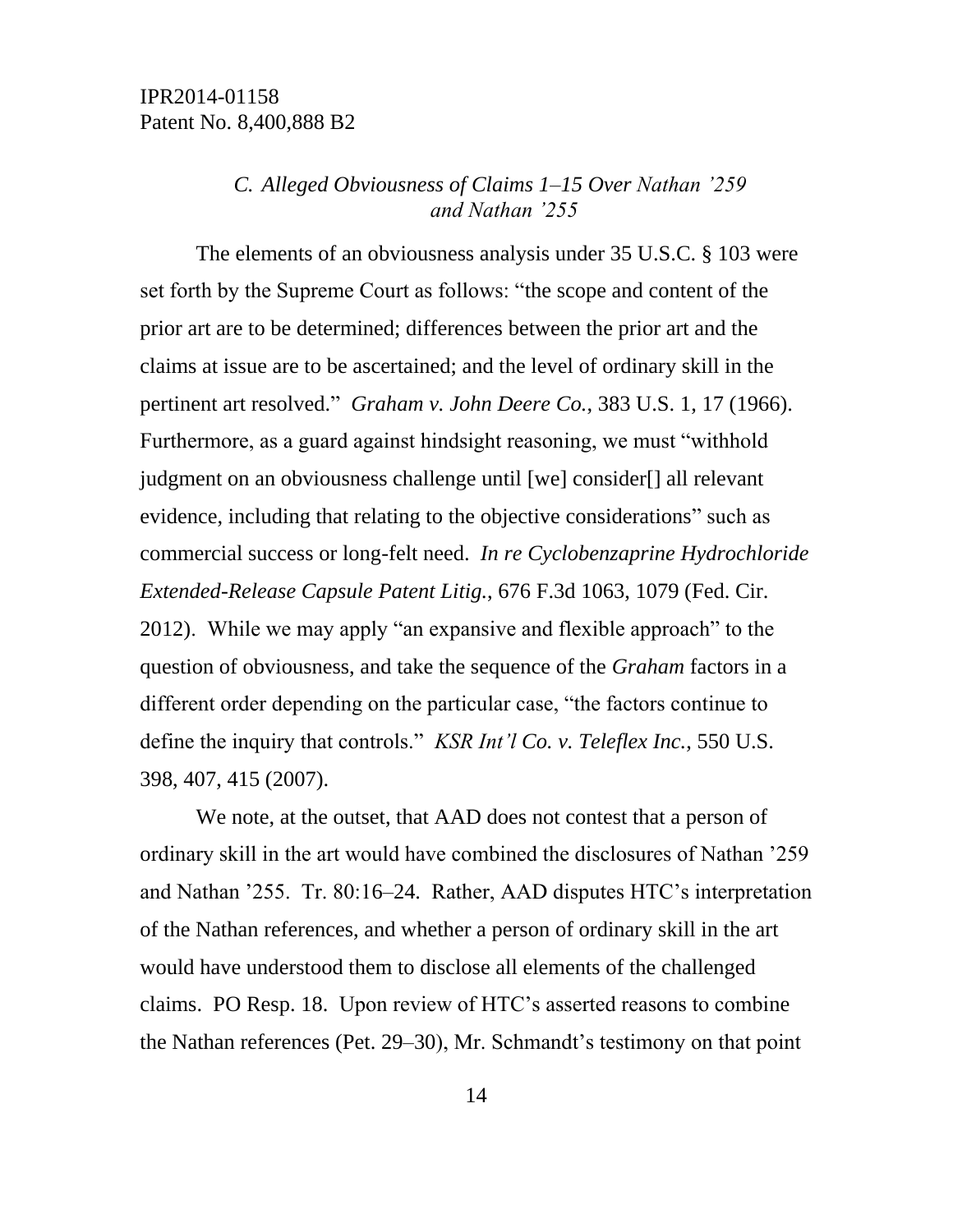(Ex. 1009 ¶ 119), and the lack of challenge from AAD, we find that a person of ordinary skill would have had reason to combine the Nathan references in the manner asserted.

#### *1. Disclosures of the Nathan References*

The primary dispute between the parties on the Nathan references is over what the references actually disclose. According to HTC, the jukebox systems described in the Nathan systems permit purchase and download of songs from a remote server, into a master song list stored locally on the jukebox. Pet. 27–28. A user may then select songs from the master song list into a queue; after the songs are played, they are deleted from the queue, but not the local storage. *Id*. By contrast, AAD asserts that the jukeboxes of Nathan permit users to purchase the right to play a song only once; when the songs are downloaded, they are immediately added to the queue, then deleted from local storage immediately after they are played. PO Resp. 18– 19. According to AAD, therefore, a user of the Nathan system has no control over the order of songs in the queue other than the order in which the songs were purchased. *Id.* at 22. Nor does Nathan, in AAD's reading, provide any library distinct from the queue. *Id.* at 30 ("The queue is *not* a subset of an internal music library; the queue *is* the music library.") (citing Ex. 2011  $\P$  62).

In our Decision to Institute, we determined that the record at that time did not support AAD's interpretation of the Nathan references. Rather, we concluded that "it appears that Nathan '259 discloses deleting songs from

15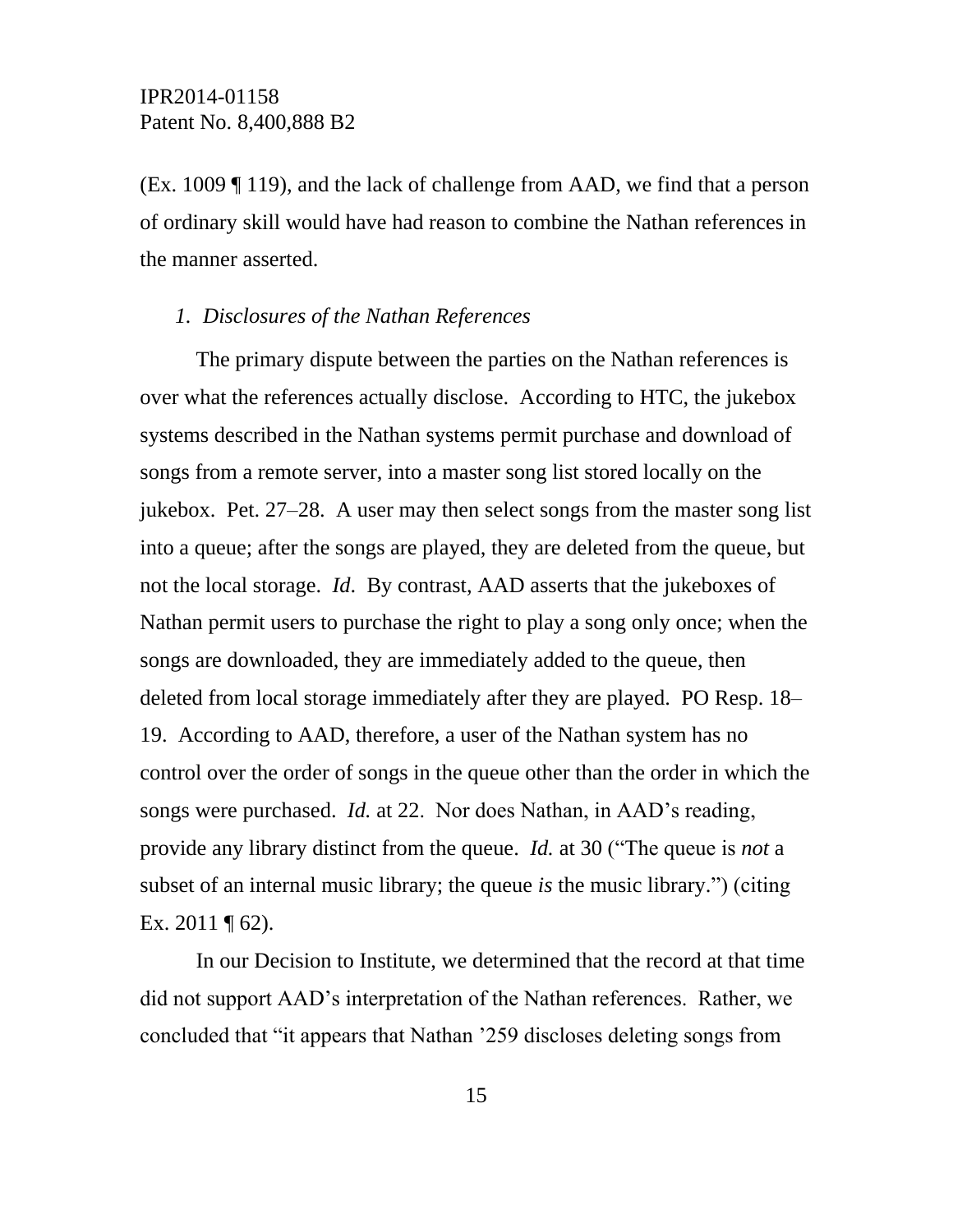the *queue* once they are played, not from the music library altogether." Dec. 19 ("[w]hen the selection has been reproduced in its entirety, it is removed from the queue file" (quoting Ex. 1004  $\sqrt{ }$  86)). We also determined that the record supported the conclusion that Nathan '259 discloses a "new selection acquisition mode" ("NSAM") for ordering and downloading new music onto the jukebox. Dec. 14; Ex. 1004 ¶¶ 64–73. A "selection graphics screen" then permits a user to add these newly acquired songs to a queue for playback. Ex. 1004 ¶ 74. We concluded that Nathan '259 appeared to describe a master song list to which songs are added via the NSAM, as well as the ability to create a queue of songs selected from the master song list using the selection graphics screen. Dec. 14.

AAD's Response contends that our interpretation of Nathan '259 was in error (PO Resp. 24–25), and Mr. McAlexander testifies in support of AAD's interpretation of the reference. Ex. 2011 ¶¶ 32–63. AAD raises several issues regarding the disclosure of Nathan '259, which it contends are inconsistent with HTC's interpretation of the reference.

First, AAD asks why, if songs are not deleted entirely from the device immediately following playback, Nathan '259 does not disclose some sort of "delete" function so that users can clear songs from the memory. PO Resp. 25–28. HTC responds by noting that Nathan '259, as a patent document, likely is focused on the novel aspects of the disclosed device as opposed to known functions such as deleting files. Pet. Reply 13.

Prior art references are evaluated according to what they would disclose to a person of ordinary skill in the art. *See Sundance, Inc. v.*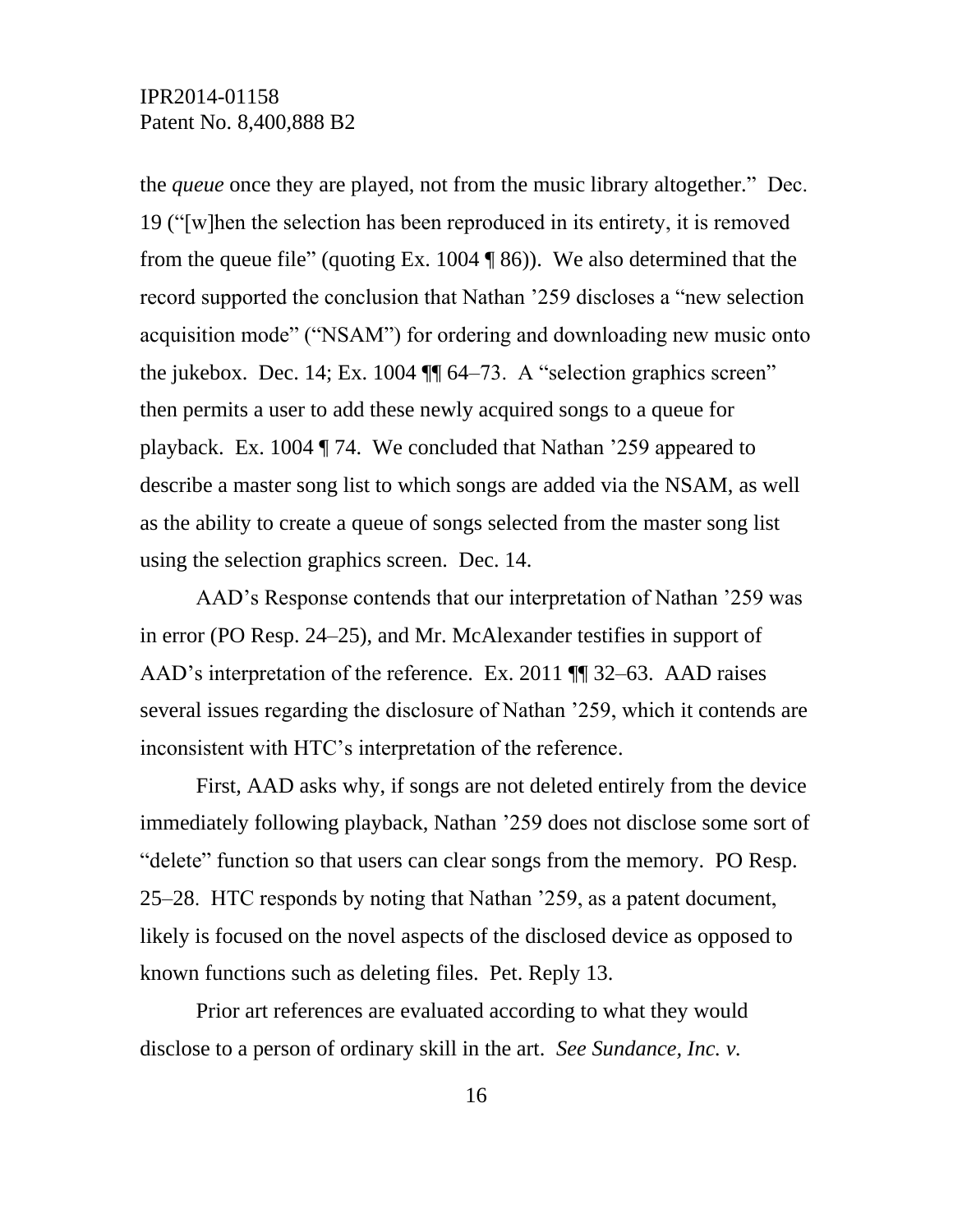*DeMonte Fabricating Ltd.*, 550 F.3d 1356, 1361 n.3 (Fed. Cir. 2008). As such, the fact that a reference is silent regarding a particular feature only signifies exclusion of that feature if a person of ordinary skill would understand silence to imply exclusion. AAD provides no compelling evidence this is the case with Nathan '259. Mr. McAlexander, AAD's expert, testifies that there is no disclosure of a delete function in Nathan '259, but does not state that he, or any other person of ordinary skill, would interpret this silence to imply that a delete function is excluded. Ex. 2011 ¶ 62. Furthermore, we note that Nathan '255 explicitly discloses a manual delete function for removing little-heard titles. Ex. 1005 ¶ 7. Therefore, we do not find the absence of an explicit "delete function" in Nathan '259 to imply that the Nathan jukebox does not have such a common and known function.

Second, AAD notes that Nathan '259 discloses a system having as little as 32 megabytes of RAM, and asks why such a small amount of memory is contemplated if a local music library is stored. PO Resp. 25–26. HTC responds by noting that the 32 megabyte capacity is a minimum, and Nathan '259 puts no upper limit on the number of songs that can be stored. Pet. Reply 13. Furthermore, HTC notes that Nathan '255 discloses that its device may store a "minimum of 350 to 400 titles." *Id*. (citing Ex. 1005 ¶ 7). We consider HTC's interpretation on this point to be persuasive, and do not find the disclosure of a 32 megabyte minimum memory capacity to be inconsistent with our understanding of the Nathan references.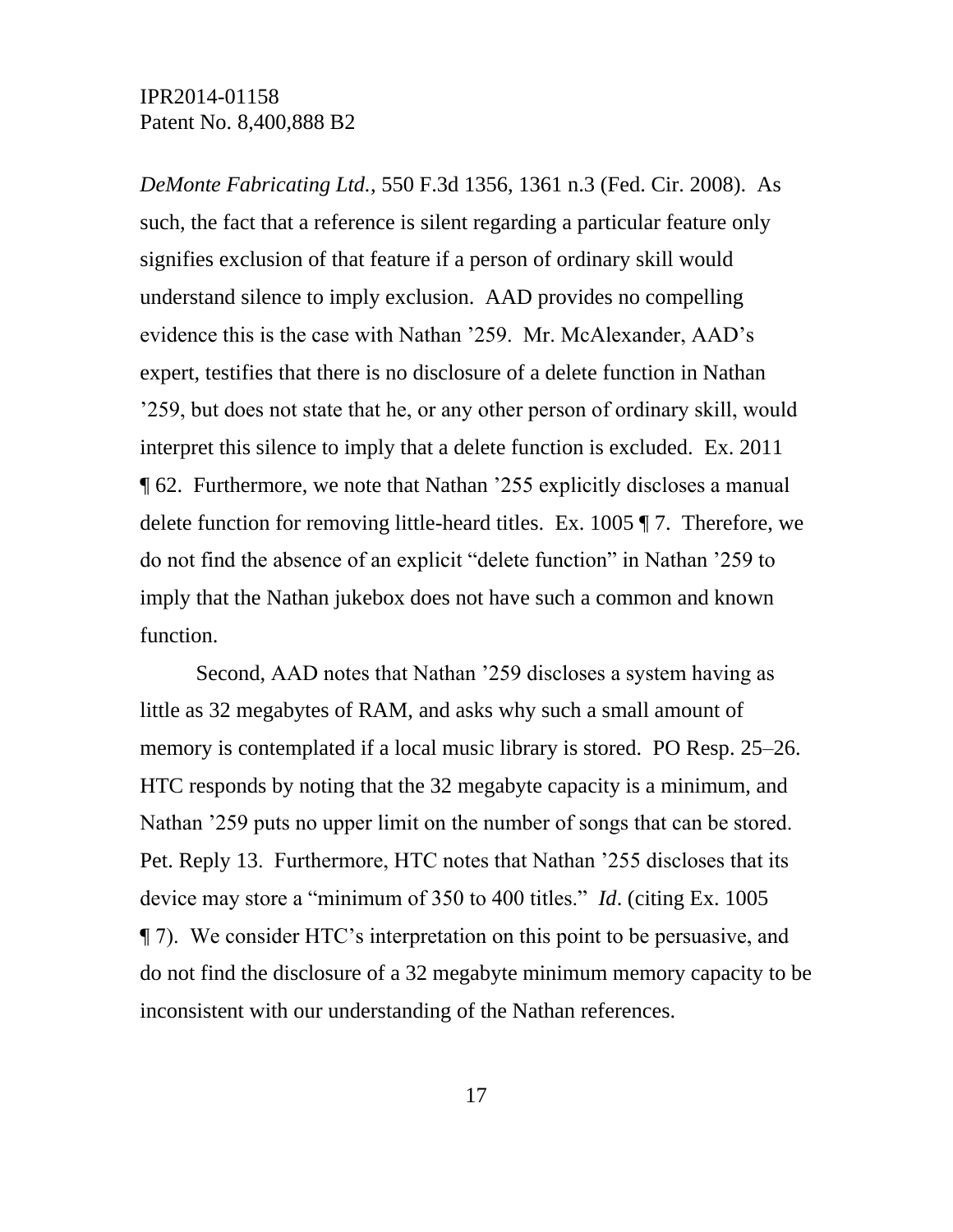$\overline{a}$ 

Third, AAD points out a passage in Nathan '259 that states that a button "allows validation of the selection or selections for initiating their introduction into the queue," (Ex. 1004 ¶ 74) and argues that "validation" refers to purchase of a song. PO Resp. 28–29. Therefore, under AAD's theory, purchase of a song results in immediate addition to the queue. *Id*. HTC contends that such an interpretation would render Nathan '259's two modules redundant, as there would be no reason to have both a "new selections acquisition module" ("NSAM") and a "selection graphics screen," if songs are directly added from the NSAM to the queue. Pet. Reply 11–12. We agree with HTC, and additionally note that Nathan '259 uses the word "validate" in other contexts meaning "to confirm." Ex. 1004 ¶ 75 ("validates his choice"), ¶ 114 ("validates the credit card"). We, therefore, interpret "validation of the selection" in paragraph 74 of Nathan '259 to refer to confirming that a song will be added to the queue, rather than purchase of a song.

At oral argument, AAD discussed these issues, and raised several other questions regarding the disclosure of Nathan '259 which had not been raised previously in briefing. Tr. 53–54. Even if we were to consider such arguments properly raised, $9$  we do not find them persuasive. Based on our

<sup>&</sup>lt;sup>9</sup> "A party may . . . only present [at oral hearing] arguments relied upon in the papers previously submitted. No new evidence or arguments may be presented at the oral argument." *Office Patent Trial Practice Guide*, 77 Fed. Reg. 48,756, 48,768 (Aug. 14, 2012).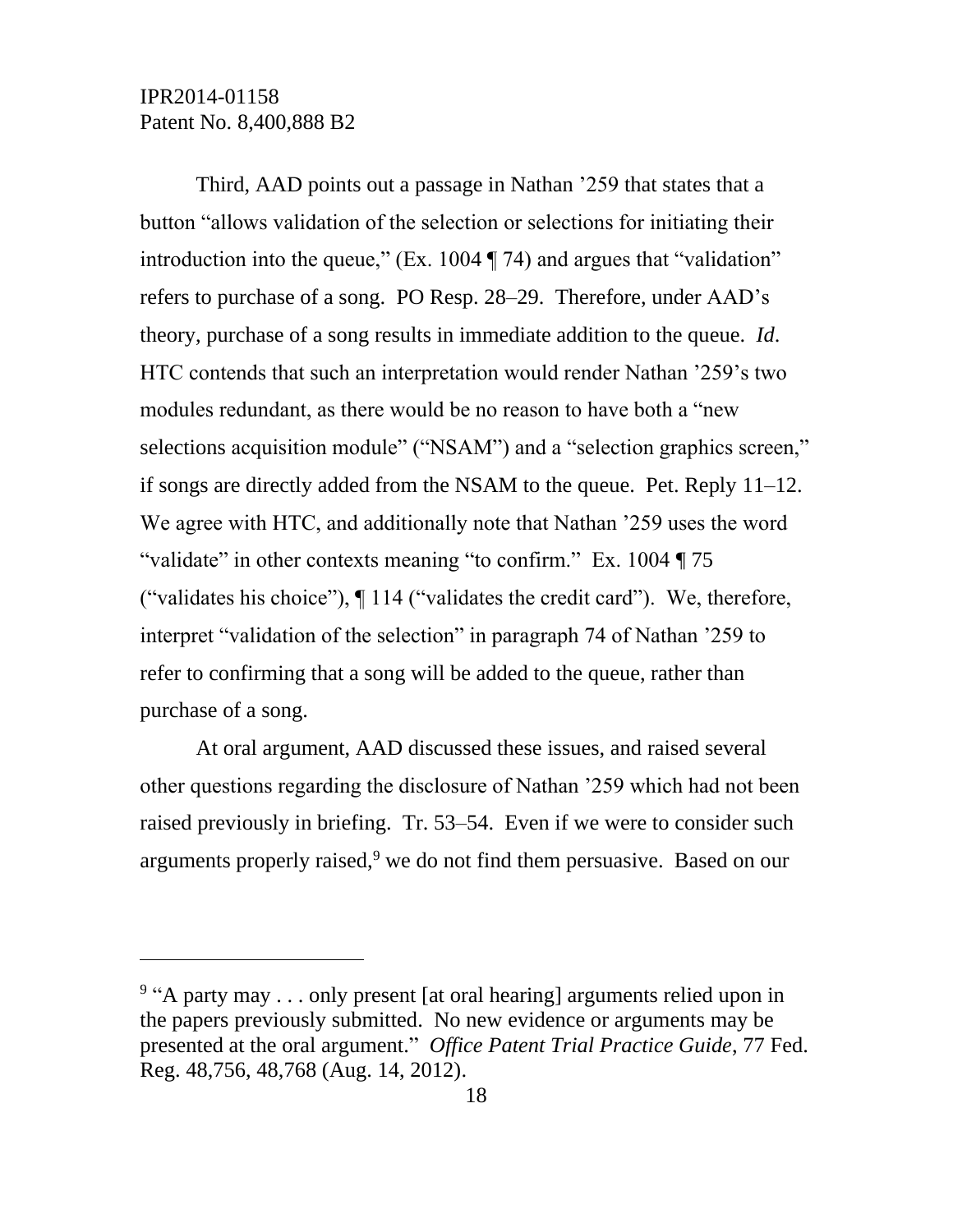review of the Nathan references, in light of the expert testimony, our interpretation of the Nathan disclosures has not changed.

We find that Nathan '259 discloses a jukebox that permits the downloading of song tracks via its NSAM. Ex. 1004 ¶¶ 64, 73 ("The display of FIG. 9 allows the user to access the new selections acquisition mode in connection with the NSAM module. . . . Button (1038) allows ordering of the selection which is then downloaded according to the above described mode."). A different "selection graphics screen" shows the songs that have been downloaded, permits the user to sort the songs according to different criteria, and gives the user the ability to add songs to a queue. *Id.* ¶ 74 ("Button (124) allows validation of the selection or selections for initiating their introduction into the queue or their immediate and successive performance if the queue is empty."). Contrary to AAD's argument, we see no reason to conclude that when a file is purchased and downloaded, it is immediately added to the queue, and deleted from local memory immediately after it is played. Nor do we find that the Nathan systems only permit the order of the queue to be determined by purchase order, as opposed to the order in which the songs are selected from the library of all downloaded songs.

### *2. Analysis of Obviousness Over Nathan '259 and Nathan '255*

#### *a. Claim 1*

There is no dispute between the parties that the Nathan references disclose several of the elements found in claim 1. We find that Nathan '259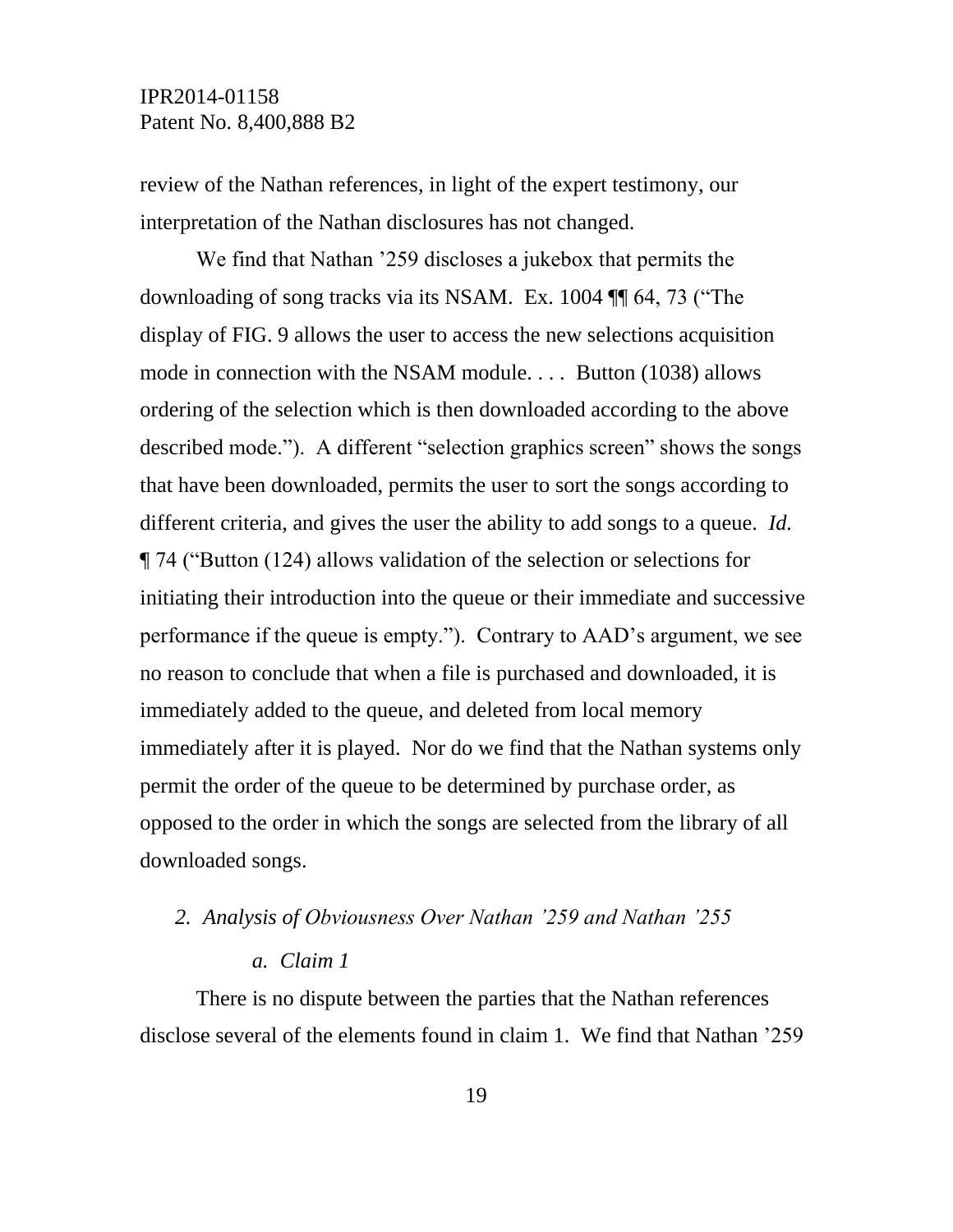discloses a housing ("box," Ex. 1004 ¶ 46); non-volatile memory ("RAM," *id.* ¶ 51); an audio output structure ("stereo audio output," *id*. ¶ 42); an input for receiving audio data ("telecommunications interface," *id*. ¶ 3); and at least one touch-operable control ("a set of buttons," *id*. ¶ 46). AAD does not contest these elements.

Furthermore, the combination of Nathan '259 and Nathan '255 discloses a touch screen display in the housing, configured to be operated to display at least one menu relating to a library of sound tracks. As AAD recognizes, Nathan '255 discloses a touchscreen display within its housing for controlling the jukebox. Ex. 1005 ¶ 24; PO Resp. 42. The touchscreen is a 14 inch "Intelli Touch" screen that "allows display of various selection data used by the customers." Ex. 1005 ¶ 24. Mr. Schmandt, HTC's expert and a founder of the MIT Media Lab with more than thirty years of experience in the media technology field, testifies that "[a] person skilled in the art would be motivated to implement the touch screen disclosed in Nathan 255 on the LCD display . . . taught by Nathan 259, to allow more intuitive control of the jukebox." Ex. 1009 ¶¶ 12, 13, 127. We, therefore, conclude that it would have been obvious to include the touchscreen of Nathan '255 in the housing of Nathan '259, to display the modules of Nathan '259 such as the selection graphics screen. *See* Ex. 1004 ¶ 74. The display in the housing would be capable of displaying at least one menu relating to a library of sound tracks, as required by claim 1.

AAD also argues that the references do not disclose selectively accessing and playing songs in memory. PO Resp. 30, 41. To support this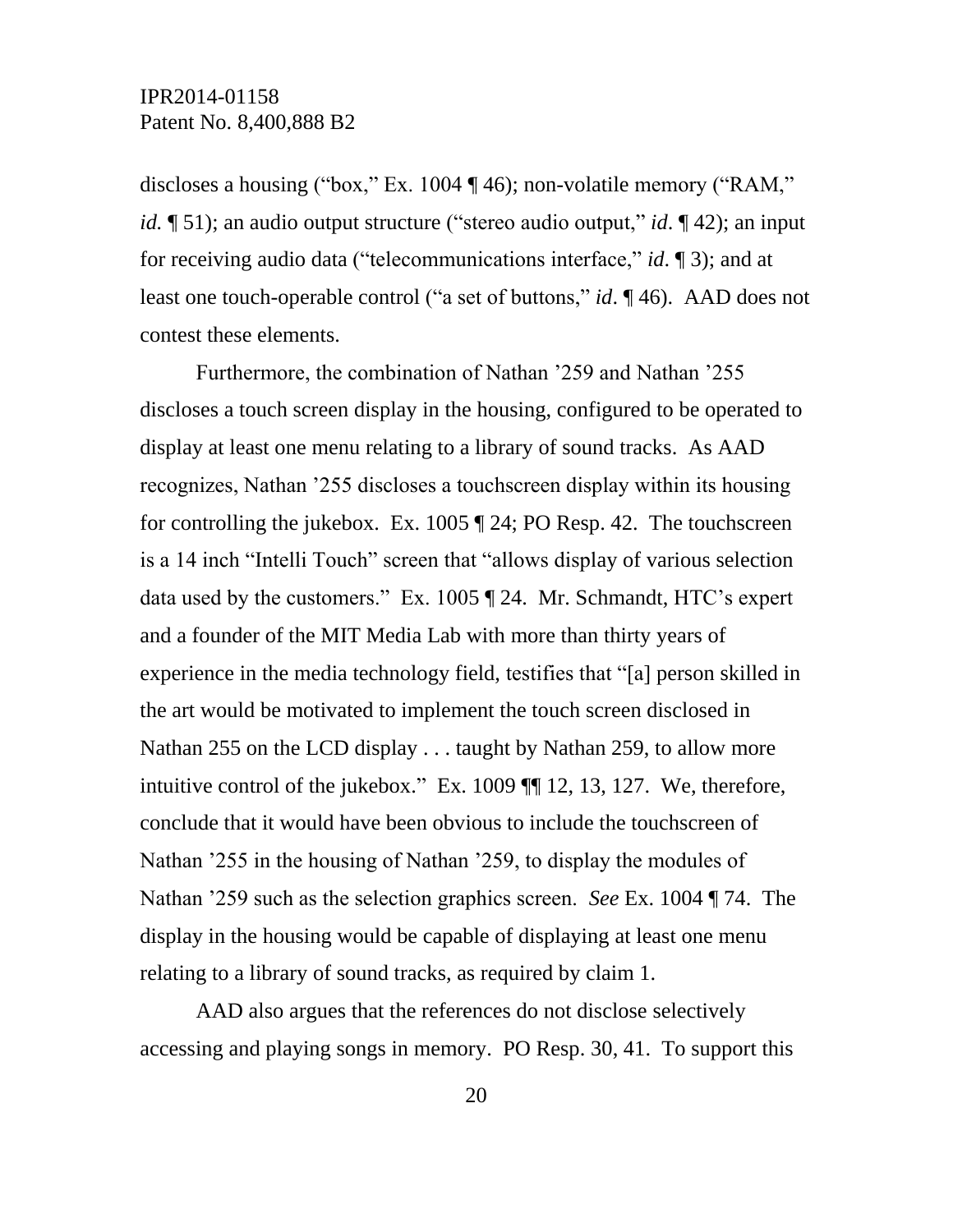argument, AAD relies on its interpretation of Nathan as permitting only "single-play" downloads of songs, with immediate introduction of downloaded songs into a queue that cannot be selectively accessed. *Id*. As discussed above, we do not find this interpretation of Nathan '259's disclosure to be the correct one.

Given our finding that Nathan '259 discloses the ability to select songs to download to local storage, followed by the ability to select songs for introduction into a queue, we find that the Nathan references disclose the ability to selectively access songs stored in memory. The songs downloaded into Nathan's local memory become "songs stored in memory," and the selection of songs into a queue is "selectively accessing" those songs. This satisfies our construction of *selectively accessing*, originally proposed by AAD, of "obtaining from a number or group by fitness or preference." *See supra*, Section II.A.

For these reasons, we find that the combination of Nathan '259 and Nathan '255 teaches or suggests each limitation of claim 1. AAD's arguments to the contrary are not persuasive.

### *b. Dependent Claims*

AAD does not separately contest the obviousness of dependent claims 2–15 over the combined Nathan references. These claims recite additional features such as a headphone jack (claims 2, 5), an amplifier (claim 3), a touch-operable control or touchscreen touchable to power the apparatus on and off (claim 9), and the like. We find that these additional elements are taught or suggested by the combination of Nathan '259 and Nathan '255,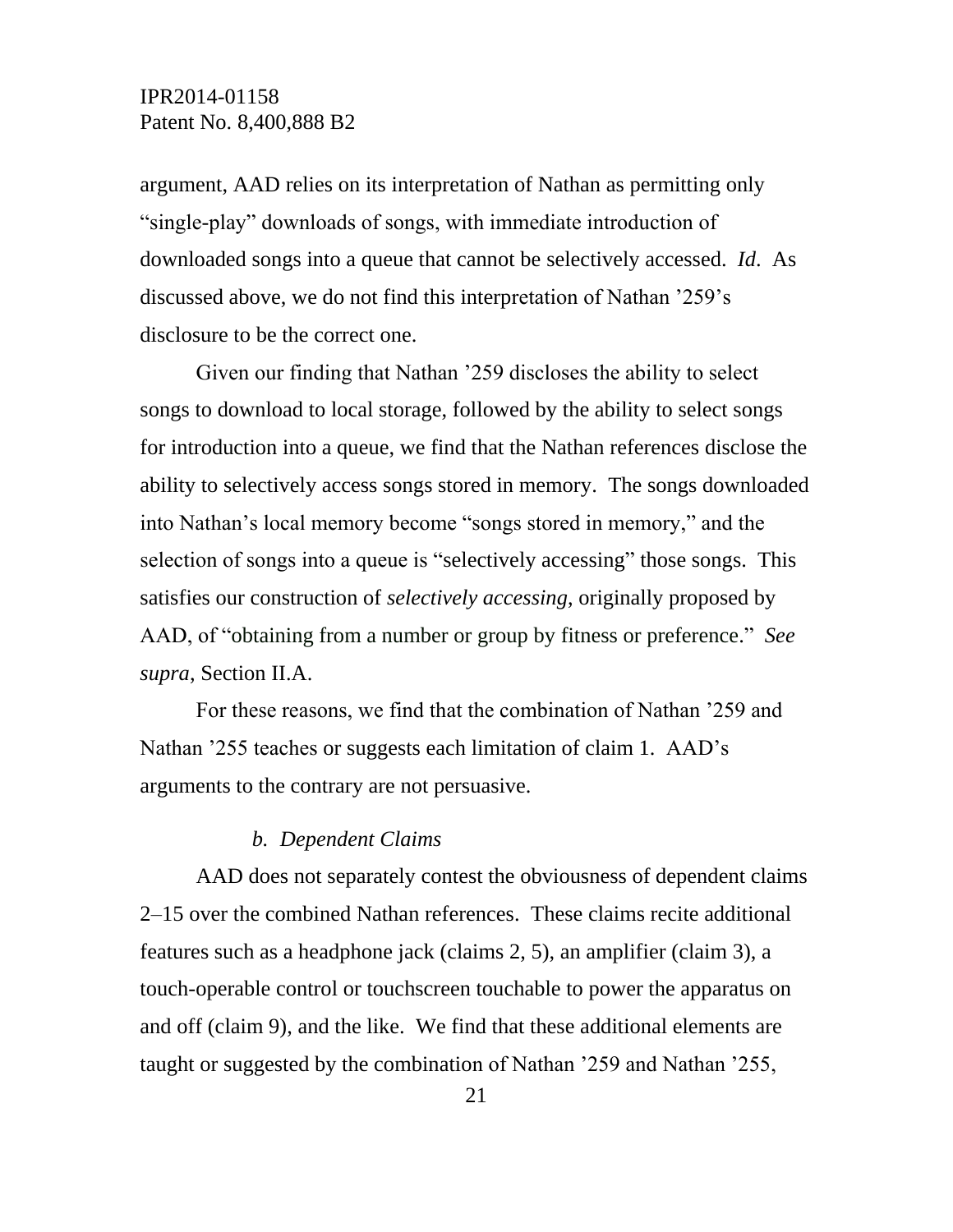and therefore do not patentably distinguish over the independent claims.

We, therefore, conclude that HTC has met its burden of showing that each element of challenged dependent claims 2–15 is taught or suggested by the combination of Nathan '259 and Nathan '255. As discussed above, we also find that a person of ordinary skill in the art would have had reason to combine the Nathan references.

### *3. Objective Indicia of Nonobviousness*

Factual inquiries for an obviousness determination include secondary considerations based on evaluation and crediting of objective evidence of nonobviousness. *See Graham*, 383 U.S. at 17. Notwithstanding what the teachings of the prior art would have suggested to one of ordinary skill in the art at the time of the invention, the totality of the evidence submitted, including objective evidence of nonobviousness, may lead to a conclusion that the challenged claims would not have been obvious to one of ordinary skill in the art. *In re Piasecki*, 745 F.2d 1468, 1471–72 (Fed. Cir. 1984). Secondary considerations may include any of the following: long-felt but unsolved needs, failure of others, unexpected results, commercial success, copying, licensing, and praise. *See Graham*, 383 U.S. at 17; *Leapfrog Enters., Inc. v. Fisher-Price, Inc.*, 485 F.3d 1157, 1162 (Fed. Cir. 2007); *Transocean Offshore Deepwater Drilling, Inc. v. Maersk Drilling USA, Inc.*, 699 F.3d 1340, 1349, 1355 (Fed. Cir. 2012).

To be relevant, evidence of nonobviousness must be commensurate in scope with the claimed invention. *In re Kao*, 639 F.3d 1057, 1068 (Fed. Cir.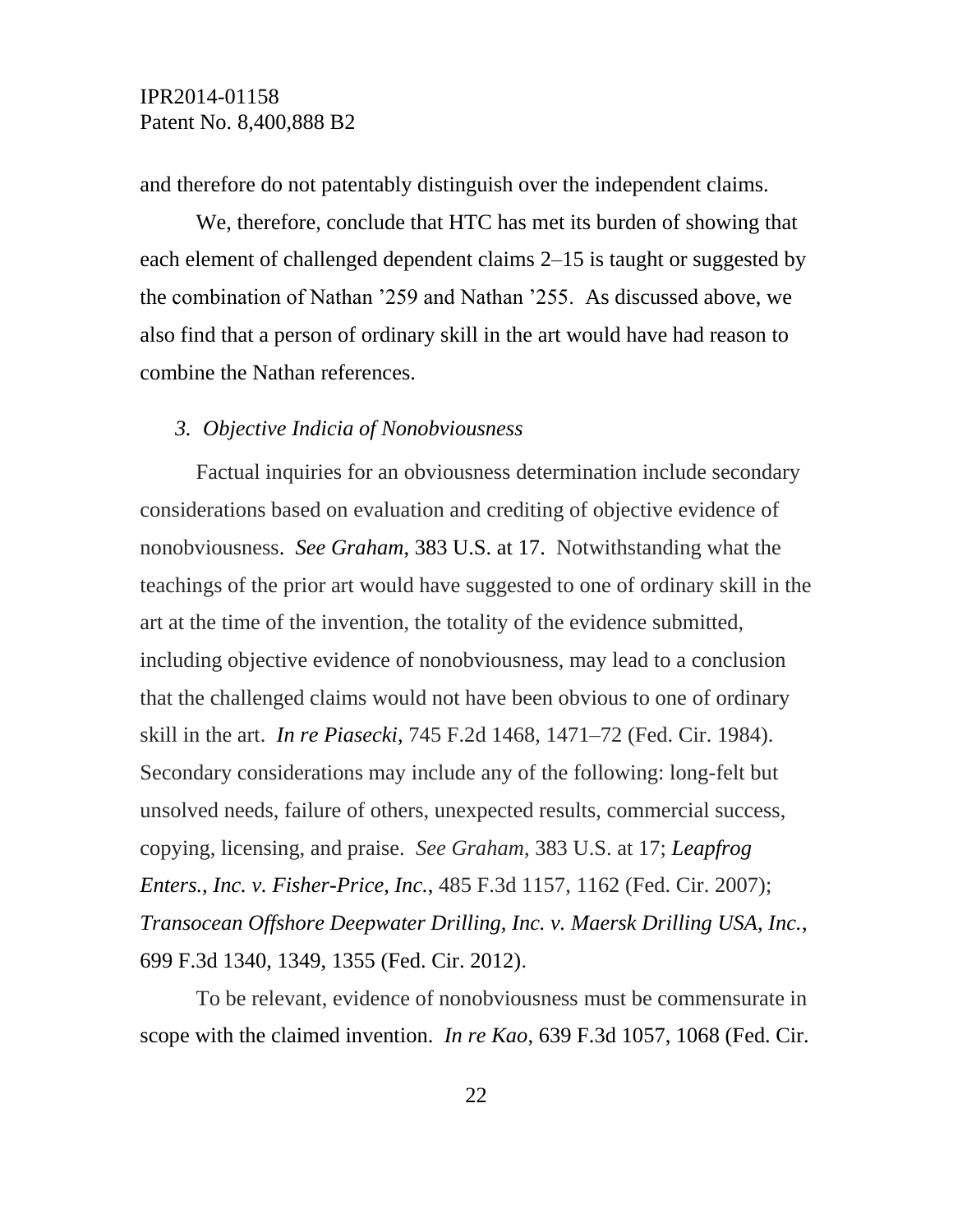2011) (citing *In re Tiffin*, 448 F.2d 791, 792 (CCPA 1971)); *In re Hiniker Co.*, 150 F.3d 1362, 1369 (Fed. Cir. 1998). In that regard, in order to be accorded substantial weight, there must be a nexus between the merits of the claimed invention and the evidence of secondary considerations. *In re GPAC Inc*., 57 F.3d 1573, 1580 (Fed. Cir. 1995). "Nexus" is a legally and factually sufficient connection between the objective evidence and the claimed invention, such that the objective evidence should be considered in determining nonobviousness. *Demaco Corp. v. F. Von Langsdorff Licensing Ltd.*, 851 F.2d 1387, 1392 (Fed. Cir. 1988). The burden of showing that there is a nexus lies with the patent owner. *In re Paulsen*, 30 F.3d 1475, 1482 (Fed. Cir. 1994); *Demaco*, 851 F.3d at 1392.

AAD argues that the "clear commercial success" of the invention claimed in the '888 patent demonstrates its nonobviousness, notwithstanding the disclosures of the Nathan references. PO Reply 52–54. To demonstrate this alleged commercial success, AAD submits the testimony of Peter Keller, supported by a number of confidential licenses which are said to have generated more than \$10,000,000 of gross revenue. *Id*. Mr. Keller describes the "AAD Family of Patents," which includes the '888 patent, other related United States Patents, and foreign counterparts. Ex. 2018 ¶¶ 5, 8. Mr. Keller testifies that, for each licensee, he ensured that "at least one commercial product sold" was covered by "at least one claim of at least one patent" of the family. *Id*. ¶ 11.

In cases in which the proffered evidence of commercial success is licenses, rather than sales of products embodying the invention, there is a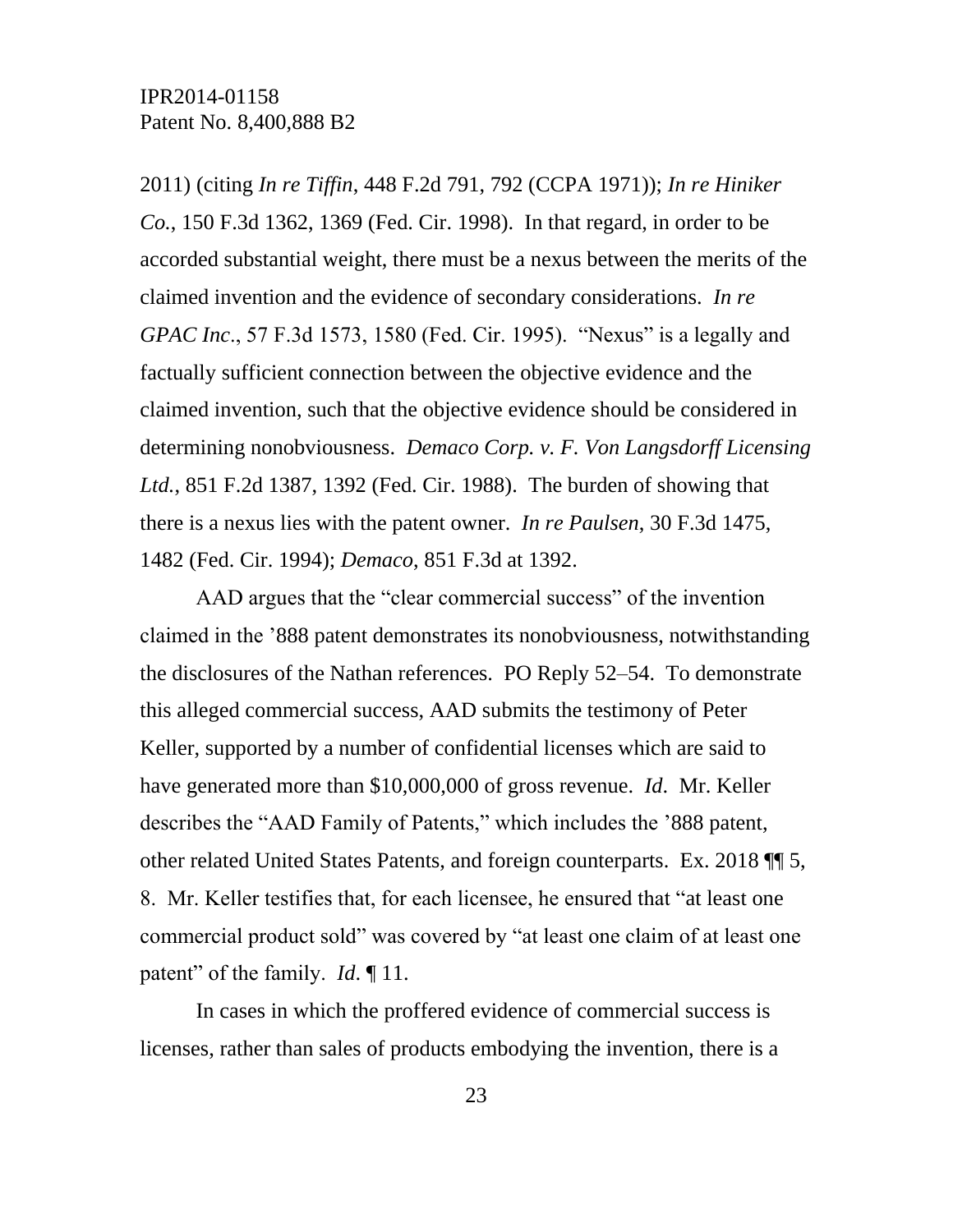danger that the licenses may have been taken only because they were cheaper than defending an infringement suit. *See EWP Corp. v. Reliance Universal Inc.*, 755 F.2d 898, 908 (Fed. Cir. 1985). In such situations, nexus between the commercial success and the patent cannot be inferred; rather, "affirmative evidence of nexus" is required. *Iron Grip Barbell Co. v. USA Sports, Inc.*, 392 F.3d 1317, 1324 (Fed. Cir. 2004). In other words, a patent owner must demonstrate "a nexus between the *merits of the invention* and the licenses of record"; otherwise the licenses are to be accorded little weight. *In re GPAC*, 57 F.3d at 1580 (emphasis added).

HTC notes that each of the licenses listed by Mr. Keller includes at least two patents that explicitly claim a compact disc recorder, an element not present in the claims of the '888 patent. Pet. Reply 24. HTC also contends that AAD fails to demonstrate any link between the invention of the '888 patent and the taking of the license; for example, AAD provides no apportionment of revenues to show the amount attributable to the '888 patent, as opposed to the other members of the licensed family. *Id*.

We agree with HTC that the evidence provided by AAD does not establish a sufficient link between the merits of the invention claimed in the '888 patent and the taking of the licenses. Although Mr. Keller notes that some of the provided licenses were taken in situations where there was no pending litigation against the licensee (Ex. 2004 ¶ 9), he does not address whether litigation had been *threatened* against those parties. We, therefore, cannot determine whether the licenses reflect the commercial value of the invention claimed in the '888 patent, or whether they were taken merely to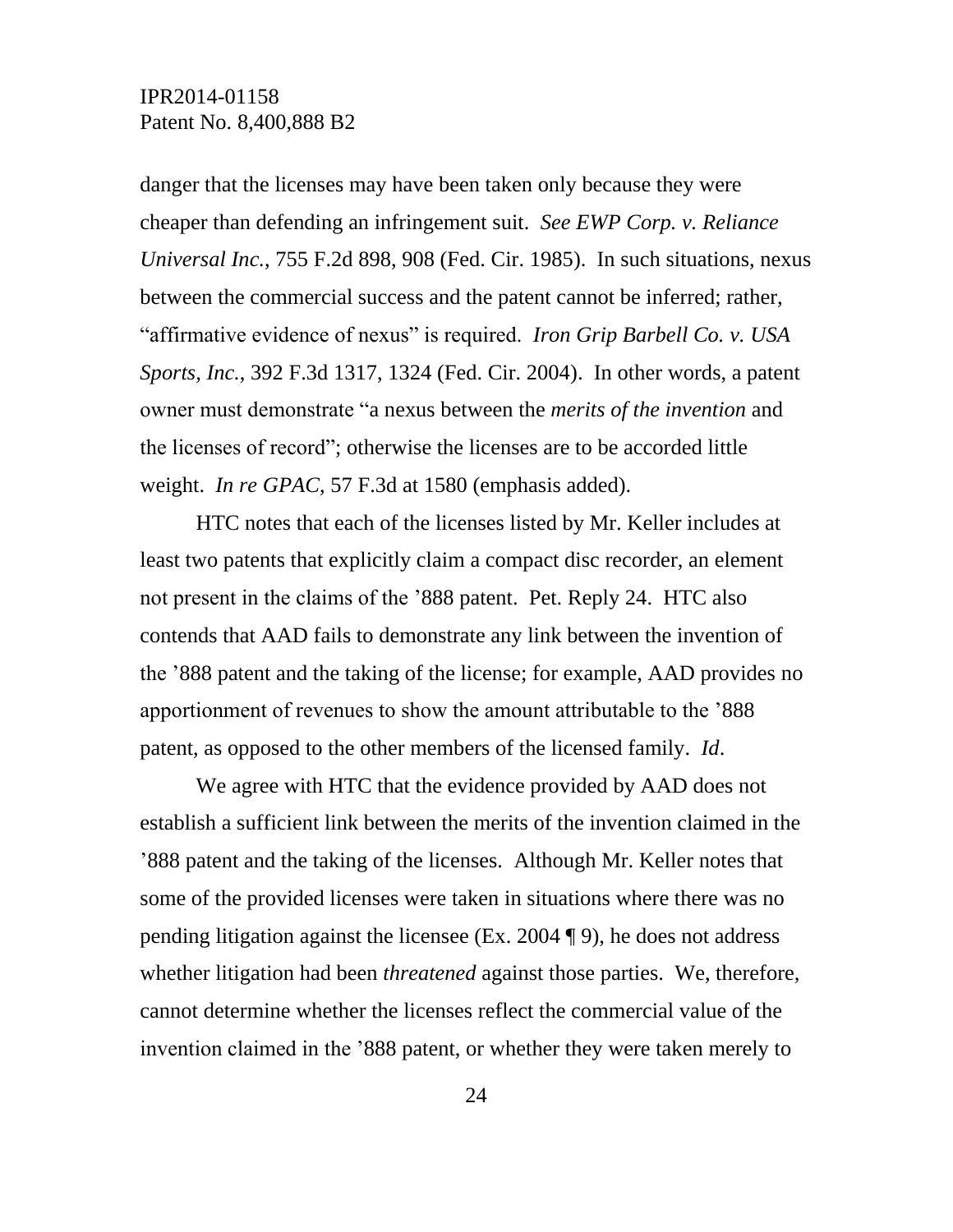avoid the cost of litigation, either pending or threatened. Absent a persuasive showing of nexus, AAD's evidence of licensing fails to establish commercial success.

We conclude that the evidence of objective indicia of nonobviousness is insufficient to overcome the evidence of obviousness over the combined Nathan references.

#### *4. Conclusion on Obviousness*

For the foregoing reasons, HTC has proven by a preponderance of the evidence that Nathan '255 and Nathan '259 teach all elements of challenged claims 1–15, and that a person of ordinary skill in the art would have had reason to combine the disclosures. Furthermore, we conclude that such a combination would have been within the level of ordinary skill in the art, as evidenced by the prior art of record. We, therefore, conclude that claims 1– 15 would have been obvious at the time of the invention, and thus are unpatentable under 35 U.S.C. § 103.

# *D. Alleged Obviousness of Claims 1–15 Over Sound Blaster, Lucente, and Ozawa*

We instituted trial to determine whether claims 1–15 would have been obvious over the combined disclosures of Sound Blaster, Lucente, and Ozawa, finding persuasive HTC's unchallenged analysis in its Petition of how the elements of the challenged claims are taught by the references. Dec. 20–21, 25. In so doing, we noted that AAD did not dispute the alleged disclosures of the references, but instead disputed that Sound Blaster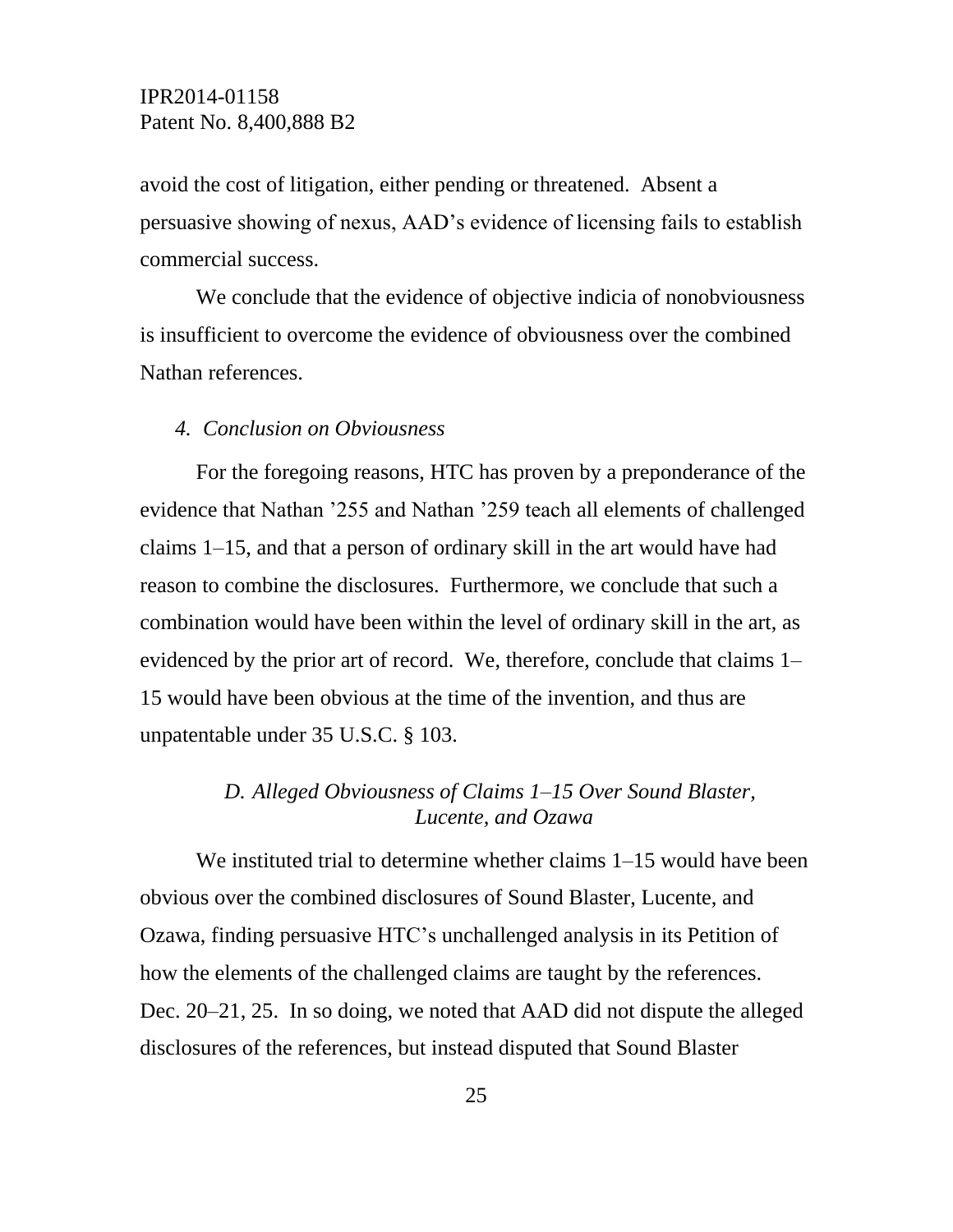l

qualified as prior art to the '888 patent, and argued that a person of ordinary skill in the art would have not combined the references. *Id*. at 21. In its Response, AAD again does not address the disclosures of the references, and instead argues that the references are not combinable because the combined teachings would produce an inoperable device. PO Resp. 43–52. According to AAD, to combine Sound Blaster with the teachings of Lucente would require a substantial reconstruction and redesign of the elements in Lucente. *Id.* at 45–48. Thus, AAD concludes that the combination of Sound Blaster and Lucente, regardless of the addition of Ozawa, would not have rendered the challenged claims obvious. *Id.* at 51–52. In addition, AAD moved to exclude Exhibit 1006 (Miller Declaration, Miller CV, and the Sound Blaster reference).Mot. Exclude 1.

Sound Blaster discloses audio software with a graphical user interface designed for organizing and playing back audio files. Ex. 1006, 2-1.<sup>10</sup> Sound Blaster also discloses the ability to group sound tracks into playlists. *Id.* at 2-20–2-28, Fig. 2-8.

Lucente discloses a "pen-based computer with an integral flat panel display and digitized screen." Ex. 1007, 1:3–4. The housing of Lucente includes an audio input and output, processor, and memory. *Id*. at 12:2–13, 7:39–49. According to HTC, the hardware of Lucente is capable of running the Sound Blaster software. Pet. 43.

<sup>&</sup>lt;sup>10</sup> HTC did not add page numbers to the Sound Blaster reference, as required by our Rules. *See* 37 C.F.R. § 42.63(d)(2)(i). We refer to the page numbers of the original Sound Blaster manual when citing the reference.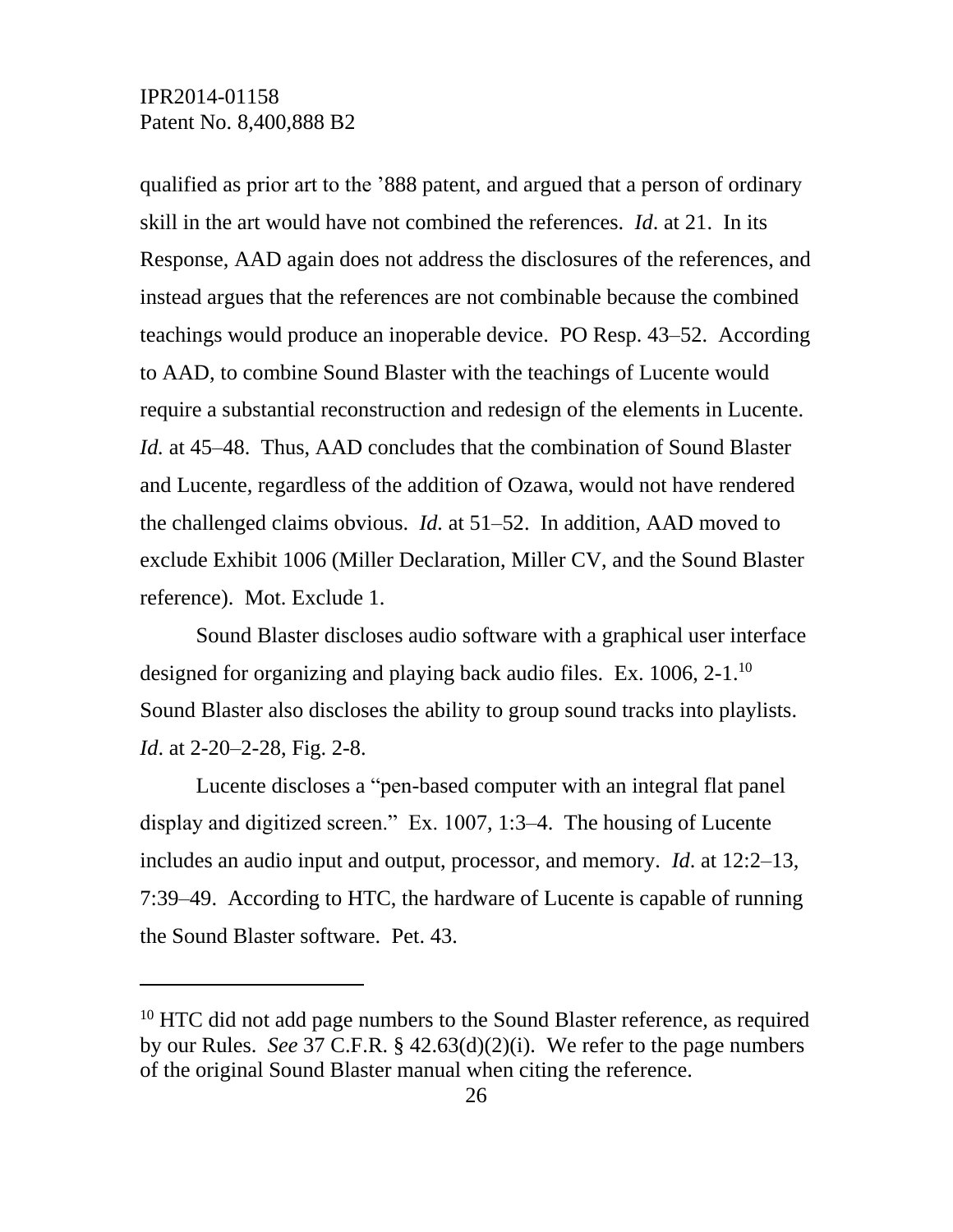Ozawa discloses a portable audio device that can download music from a network service center and save audio files to a hard drive in the device. Ex. 1008, 4:48–53. The Ozawa device has push-button controls on its face for controlling the operation of the device, such as playing and pausing music. *Id*. at 5:30–33.

At oral hearing, AAD's counsel did not concede that Sound Blaster, Lucente, and Ozawa disclose all elements of the claims if combined, but acknowledged that AAD's briefs had provided no argument on that point. Tr. 90–91. Specifically, AAD did not provide any evidence or testimony contrary to the evidence and testimony provided by Petitioner regarding the disclosures of Sound Blaster, Lucente, and Ozawa. Our Scheduling Order in this case cautioned AAD that "any arguments for patentability not raised in the [Patent Owner Response] will be deemed waived." Paper 7, 3. The Board's Trial Practice Guide, furthermore, states that the Patent Owner Response "should identify all the involved claims that are believed to be patentable *and state the basis for that belief*." *Office Patent Trial Practice Guide*, 77 Fed. Reg. 48,756, 48,766 (Aug. 14, 2012) (emphasis added). As the Board has stated, our governing statute and Rules "clearly place some onus on the patent owner, once trial is instituted, to address the material facts raised by the petition as jeopardizing patentability of the challenged claims." *Johnson Health Tech Co. v. Icon Health & Fitness, Inc*., Case IPR2013- 00463, slip op. at 12 (PTAB Jan. 29, 2015) (Paper 41). By addressing only the combination of the references, AAD conveyed to the Board and HTC that the only bases for its belief that the challenged claims are patentable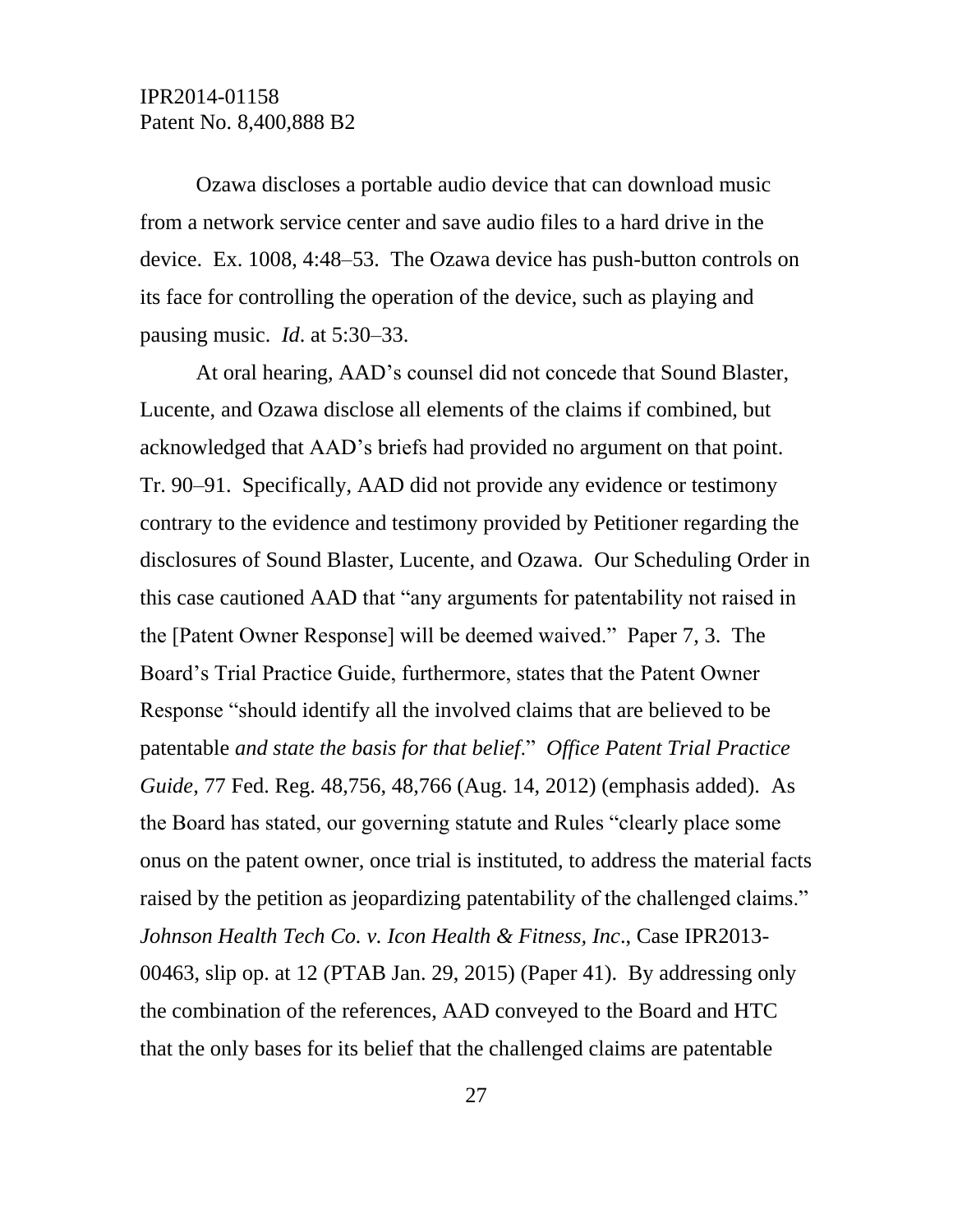were (i) whether Sound Blaster and Lucente were combinable and (ii) whether Sound Blaster is admissible.

In our Decision to Institute, we concluded that HTC had made a threshold showing that Sound Blaster, Lucente, and Ozawa taught all the limitations of the challenged claims, sufficient for us to conclude that there was a reasonable likelihood that HTC would prevail in showing that the challenged claims were obvious over the combined references. Dec. 25. We must now determine whether the preponderance of the evidence of record supports a finding of obviousness. 35 U.S.C. § 316(e). Given AAD's waiver of argument that the combination of references does not teach all elements of the challenged claims, the record now contains the same arguments and evidence on that point as it did at the time of our Decision to Institute. After careful consideration of the entire record, including the Petition, Patent Owner's Response, and all evidence submitted by the parties, we find that the preponderance of the evidence of record supports a finding that HTC has set forth how all limitations of the challenged claims are taught by Sound Blaster, Lucente, and Ozawa. Pet. 47–60; Ex. 1009 ¶¶ 184–221 (Schmandt declaration). We, therefore, turn to the two remaining issues on this ground of unpatentability: AAD's Motion to Exclude Sound Blaster, and whether a person of ordinary skill would have had reason to combine Sound Blaster, Lucente, and Ozawa.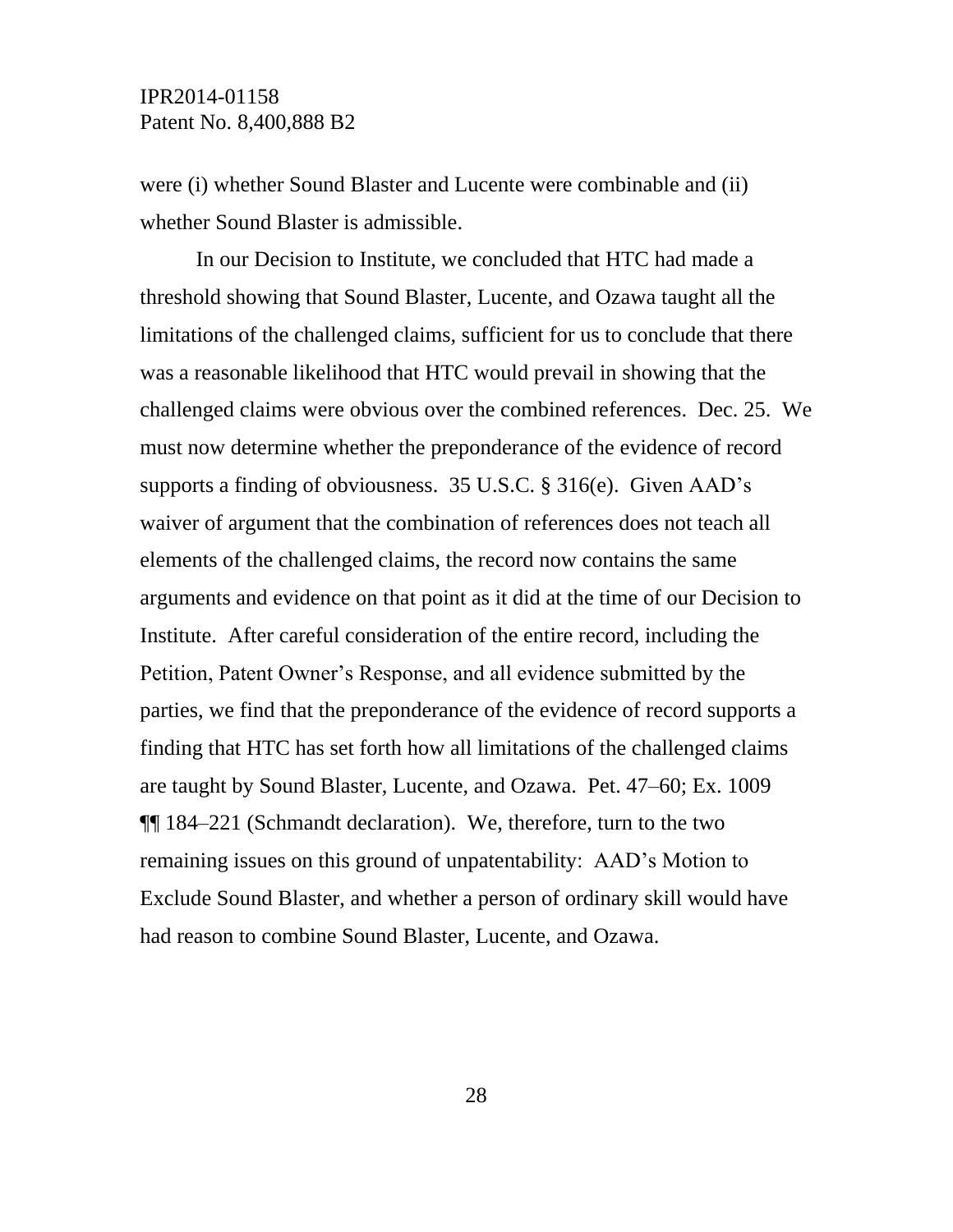#### *1. Motion to Exclude Exhibit 1006*

Exhibit 1006 contains two related documents: (1) the Declaration of Kyle A. Miller, attesting to the public availability of the Sound Blaster reference; and (2) the Sound Blaster reference itself. Mr. Miller testifies that Sound Blaster is a copy of a Sound Blaster 16 User Reference Manual he received during the course of his employment at Creative Labs, "no later than the early spring of 1995." Ex. 1006 ¶ 19. According to Mr. Miller, his employer provided him with commercial versions of Creative Labs' most popular products, including the Sound Blaster 16 Audio Card. *Id*. ¶ 12. Mr. Miller testifies that the product he received included the User's Manual, and would have been the same documentation provided to a commercial purchaser of the product. *Id.* ¶ 14.

AAD moves to exclude Exhibit 1006 on several grounds. Mot. Exclude 1. Pursuant to our Rules, a motion to exclude evidence must be filed to preserve any previously-made objections to evidence. 37 C.F.R. § 42.64(c). The motion must identify where in the record the objections were made, and must explain the objections. *Id*.

We note that AAD does not identify where in the record its objections to evidence were made prior to their being the basis of the Motion to Exclude, in violation of Rule 42.64(c). Indeed, the Board is aware of AAD's prior objections only because they were quoted in HTC's opposition to the Motion to Exclude. For this reason, AAD's Motion is procedurally deficient, and may be denied on this basis alone.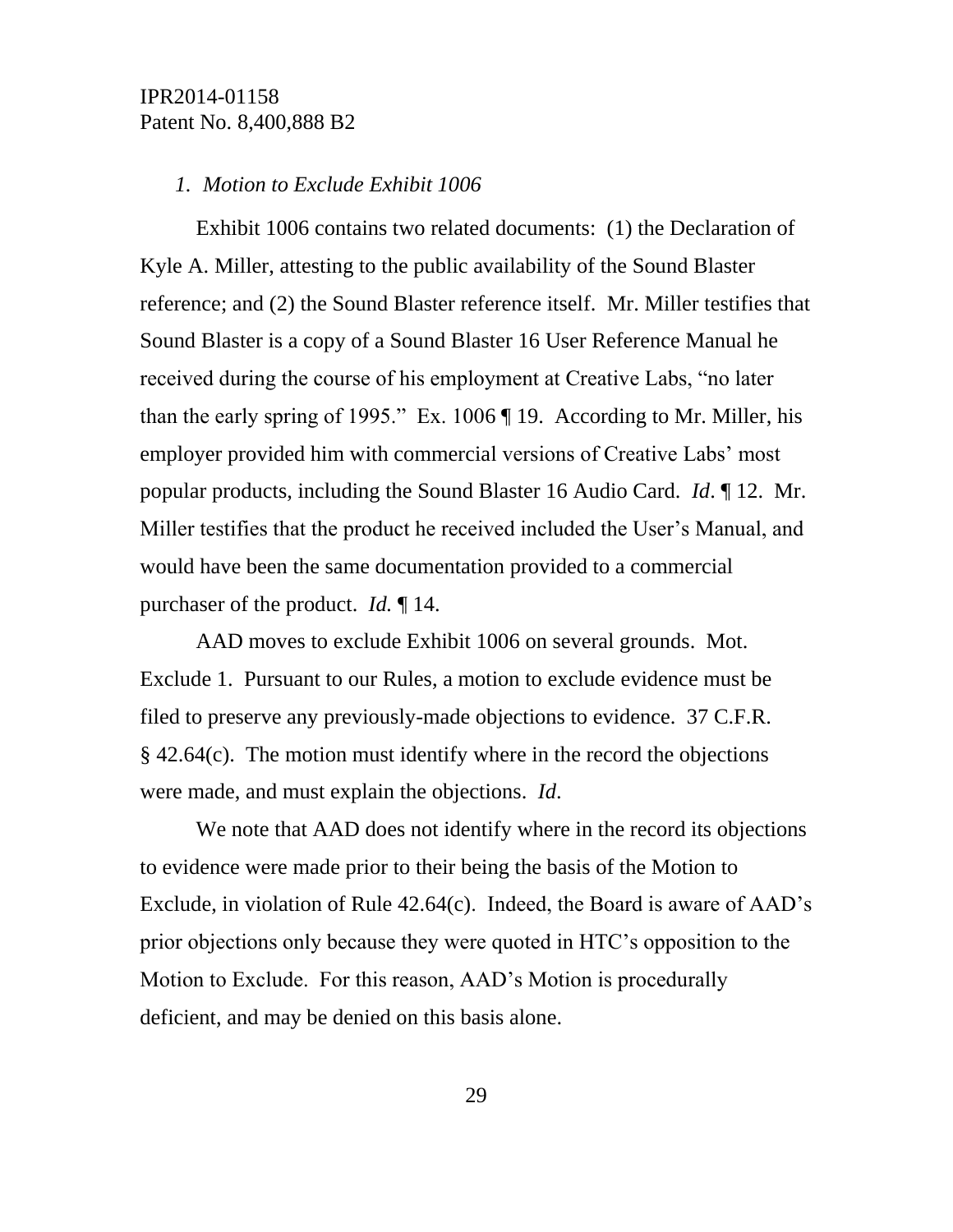Even if we were to overlook the procedural deficiency of the motion itself, we would not exclude Exhibit 1006. First, AAD argues that the Miller Declaration is hearsay. Mot. Exclude 3–5. It does not appear that AAD previously made this objection, as required by our Rules. According to HTC, the only hearsay-based objection made by AAD was that Exhibit B (the Sound Blaster reference itself) did not satisfy the business records exception to the hearsay rule. Exclude Opp. 2. Furthermore, even if AAD had preserved such an objection, we do not consider the Miller Declaration to be hearsay, as it is not an out-of-court statement. In an *inter partes* review, direct testimony is typically provided via affidavit, with crossexamination taken via deposition. 37 C.F.R. § 42.53(a). In this respect, testimony via affidavit before the Board is distinguishable from affidavits submitted in District Court cases cited by AAD, such as *Hilgraeve, Inc. v. Symantec Corp*., 271 F. Supp. 2d 964 (E.D. Mich. 2003). *See Polaris Wireless, Inc. v. TruePosition, Inc.*, Case IPR2013-00323, slip op. 41 (PTAB Nov. 3, 2014) (Paper 62).

Second, AAD objects to the copyright date on the Sound Blaster reference as hearsay. Mot. Exclude 5–7. Again, AAD has not established that it previously made such an objection, other than the general objection to "Exhibit B" as not being within the business records exception. This is insufficient to put HTC on notice that AAD was specifically objecting to the copyright date of the reference as hearsay. *See* 37 C.F.R. § 42.64(b)(1) ("The objection must identify the grounds for the objection with sufficient particularity to allow correction in the form of supplemental evidence."). In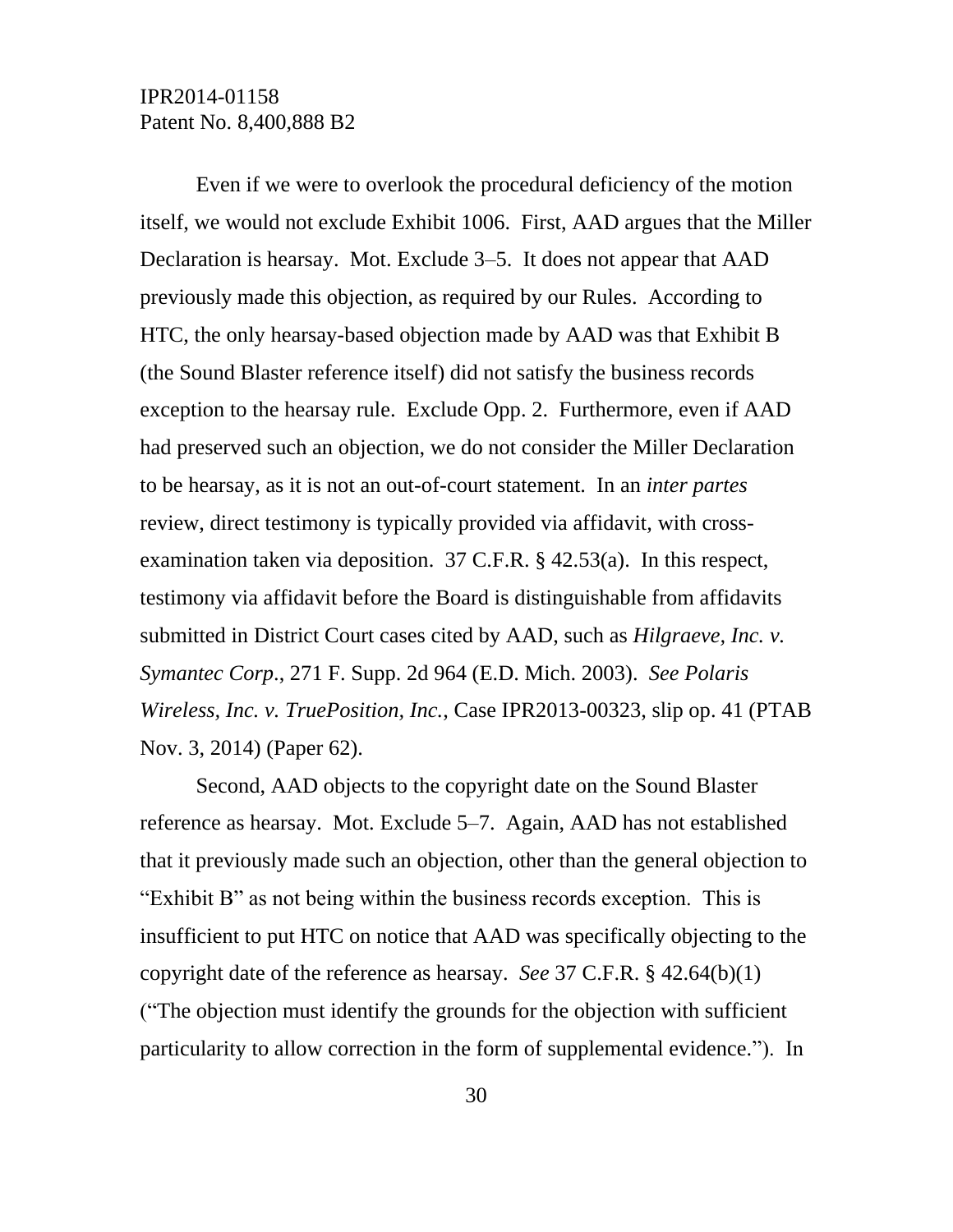any event, we consider the exclusion of the copyright date to be moot, as we do not rely on the copyright date to reach our determination that Sound Blaster was publicly available. Mr. Miller's testimony that Sound Blaster was publicly available rests on his personal recollection, and merely cites the copyright date as corroboration for that recollection. Ex. 1006, Miller Decl.,  $\P$  17.

Third, AAD contends that Sound Blaster is not within the business records exception to the hearsay rule. Mot. Exclude 8. While it does appear that AAD previously made this objection, the Motion does not cite to where in the record the objection was made, as required by our Rule 42.64(c). Nevertheless, the application of a hearsay exception is irrelevant, as Sound Blaster is not offered for a hearsay purpose. As a prior art reference, Sound Blaster is offered to show what information it would have conveyed to a person of ordinary skill in the art; the truth of the contents of Sound Blaster is not relevant to this inquiry. *See Joy Techs., Inc. v. Manbeck*, 751 F. Supp. 225, 233 n.2 (D.D.C. 1990), *aff'd*, 959 F.2d 226 (Fed. Cir. 1992); *see EMC Corp. v. Personal Web Techs., LLC*, Case IPR2013-00085, slip op. at 66 (PTAB May 15, 2014) (Paper 73) ("[A] prior art document submitted as a 'printed publication' under 35 U.S.C. § 102(b) is offered simply as evidence of what it described, not for proving the truth of the matters addressed in the document.").

Finally, AAD seeks to exclude Sound Blaster as not authenticated, as there is no evidence to authenticate the reference "except the inadmissible Miller Declaration." Mot. Exclude 8 (emphasis omitted). We have not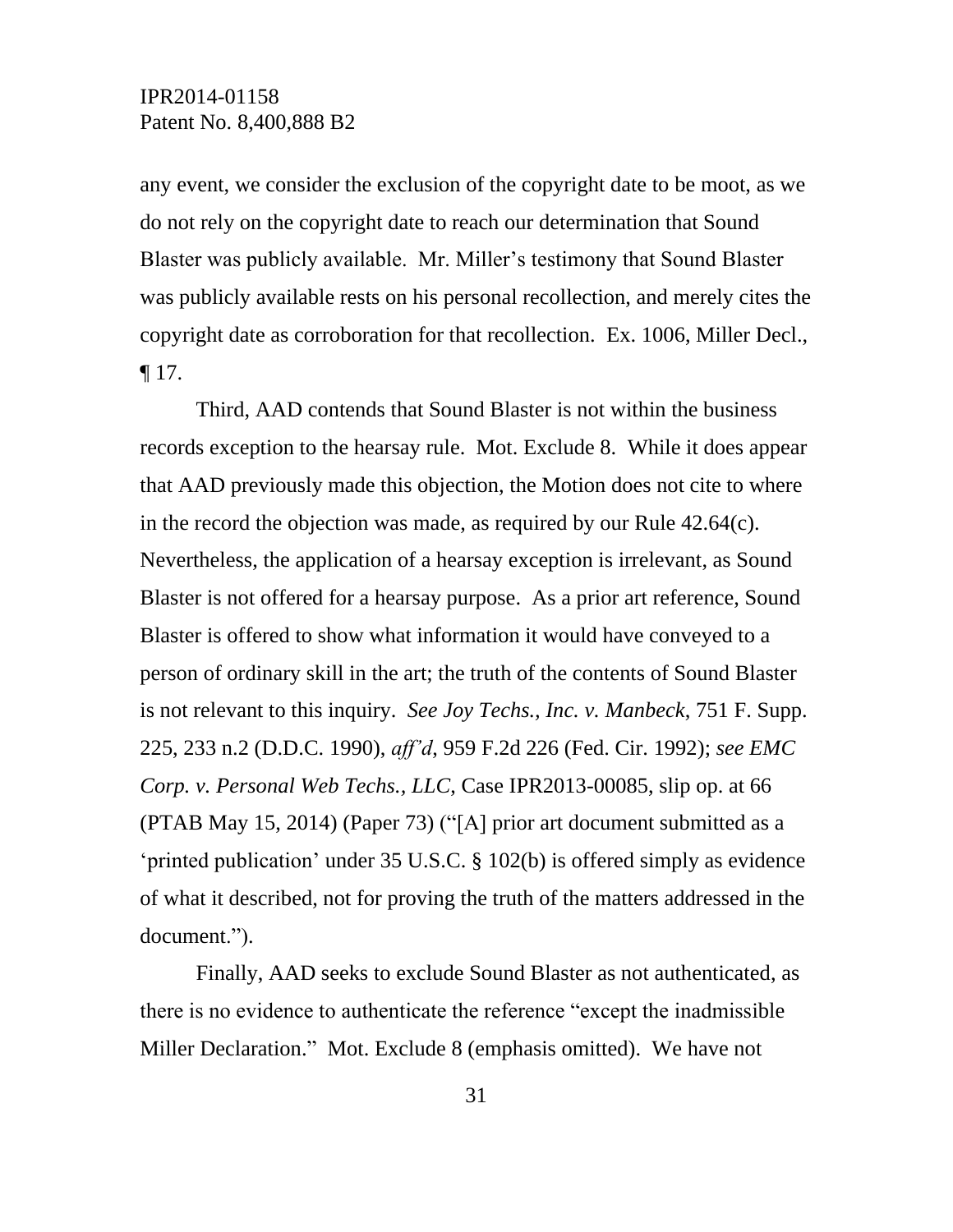found the Miller Declaration to be inadmissible, however. To authenticate an item of evidence, a party must "produce evidence sufficient to support a finding that the item is what the proponent claims it is." Fed. R. Evid. 901(a). The Miller Declaration provides sufficient evidence to support the finding that Sound Blaster is what HTC contends it to be: a document distributed to the public with the commercially available version of the Sound Blaster 16 Audio Card.

For these reasons, even if AAD's Motion to Exclude were procedurally proper, we would not exclude Exhibit 1006, including the Sound Blaster reference, from the record.

#### *2. Combinability of References*

HTC contends that a person of ordinary skill in the art would have had reason to combine Sound Blaster, Lucente, and Ozawa. Pet. 46–47. First, HTC argues that the references pertain to personal computing devices with similar hardware, for similar purposes of reproducing audio. *Id*. at 46. In addition, HTC argues the devices of Lucente and Ozawa are directed to portable devices, and HTC asserts that a person of ordinary skill in the art would have combined the software of Sound Blaster with these devices to "improv[e] multimedia user experience." *Id*.

To the contrary, AAD argues that combining Sound Blaster with Lucente would have been outside the level of ordinary skill at the time of the invention. PO Resp. 43. AAD first focuses on hardware incompatibilities between the tablet computer of Lucente and the software of Sound Blaster.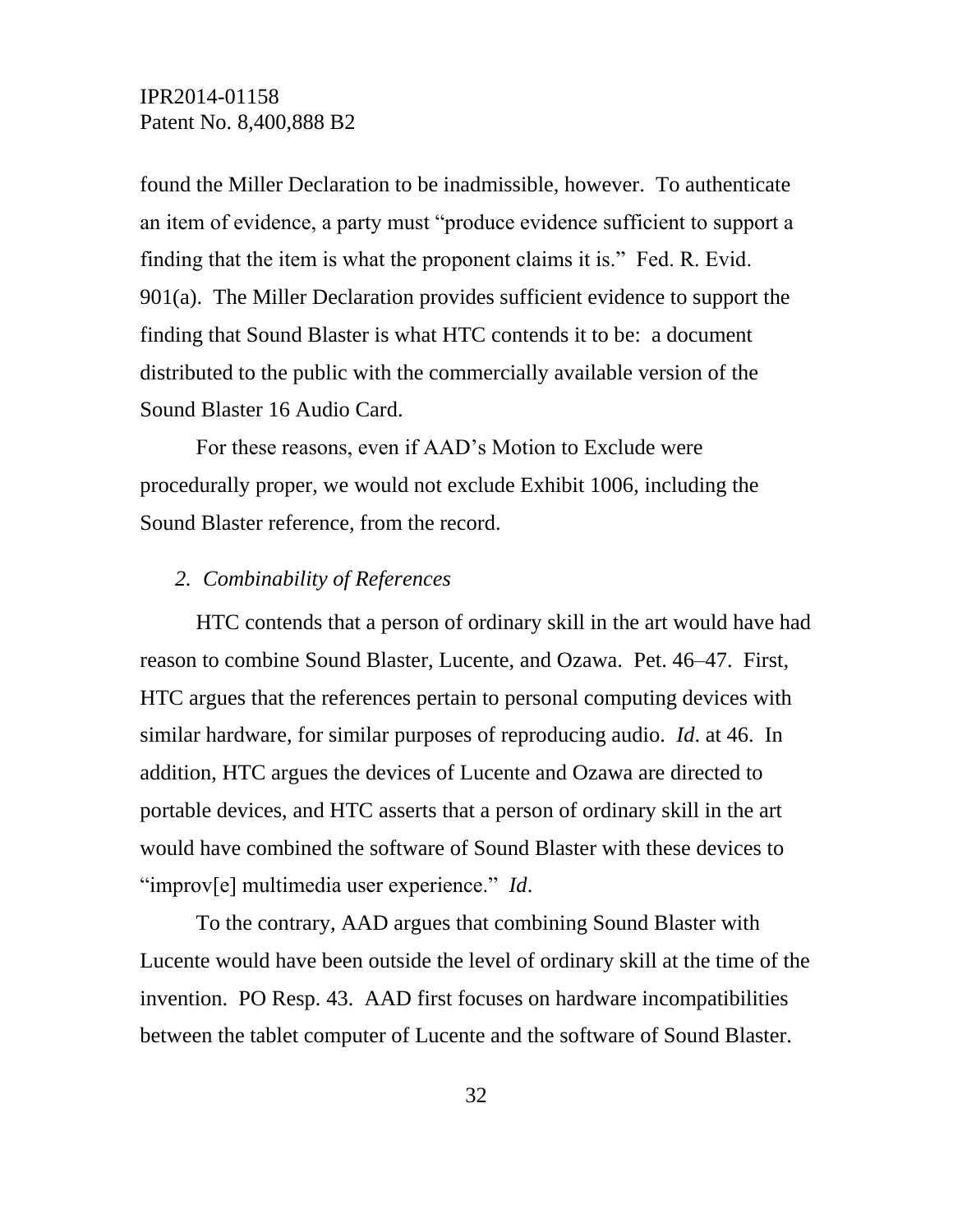*Id.* AAD argues that "[t]he amount of skill required to make the Lucente device compatible with the Sound Blaster software would substantially exceed the level of ordinary skill." *Id*. Mr. McAlexander testifies that modification of the Lucente computer to run Sound Blaster would include such drastic steps as "redesign of the battery and thermal management within the housing to provide the designed battery operating time while preventing overheating of the internal circuits" (Ex. 2011  $\P$  25) and redesign of the "entire interface structure of the Sound Blaster 16 audio card . . . from an ISA configuration to a different bus standard, including firmware re-write to conform to the different bus protocol" (*id*. ¶ 27).

Mr. McAlexander also testifies that the Sound Blaster software required a Windows 3.1 operating system, which allegedly was incompatible with the "pen-based computer" disclosed in Lucente. *Id.* ¶ 28. For example, Mr. McAlexander points out Lucente's recitation of the ability to rotate the display to permit either right-handed or left-handed operation, and states that such a functionality was not provided in Windows 3.1. *Id*. ¶ 30.

In response, HTC argues that AAD focuses too heavily on the physical combinability of the devices disclosed in the references, as opposed to whether the teachings of the references would be combined. Pet. Reply 20–21. HTC submits the testimony of Mr. Schmandt, who testifies that a person of ordinary skill in the art would have recognized that the functionality of the Sound Blaster software (such as storing and managing audio files, including making playlists) would provide similar benefits in a portable touchscreen computer, such as the one described in Lucente. Ex.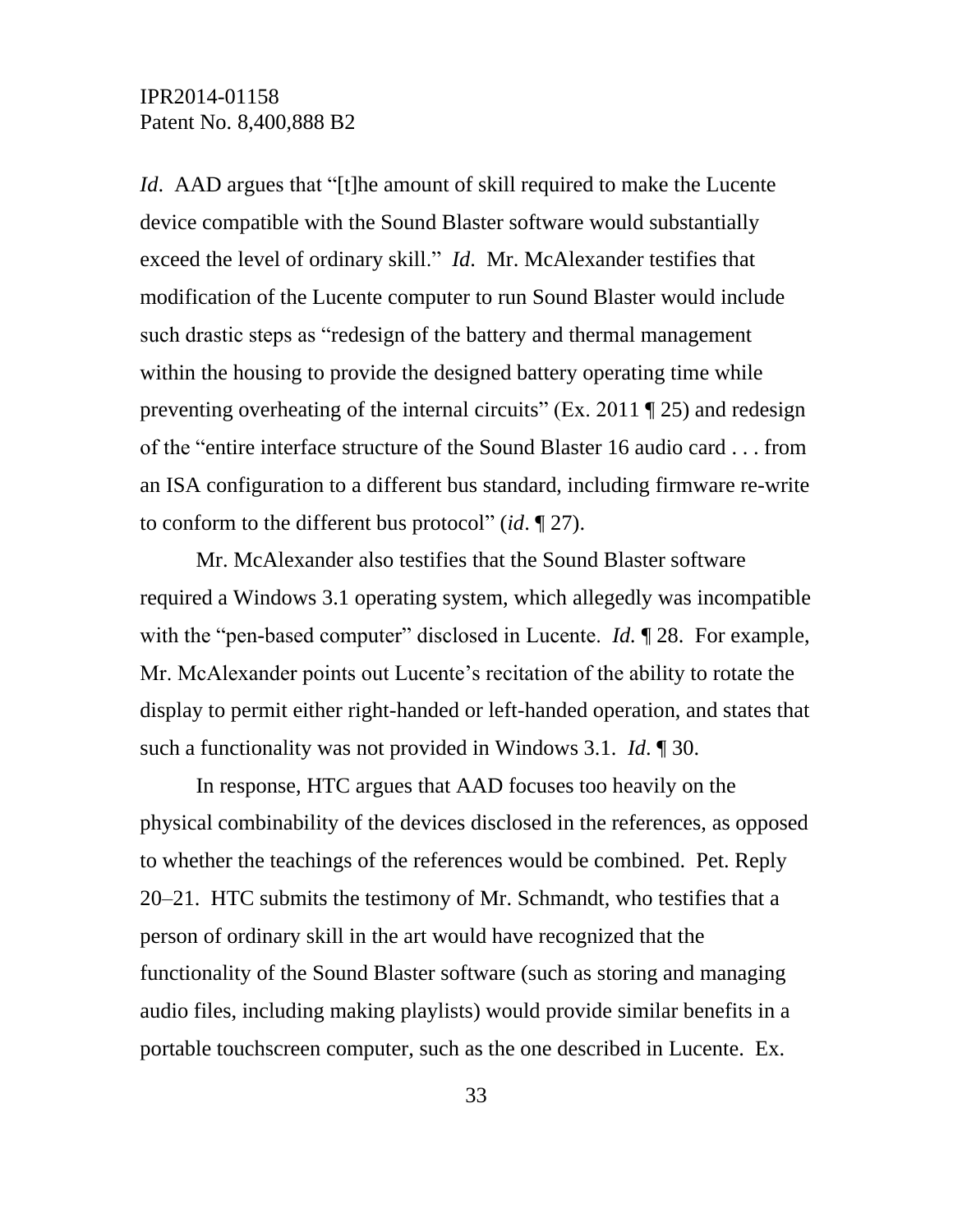1009 ¶ 181. The disclosures of Sound Blaster and Lucente, according to Mr. Schmandt, would allow a person of ordinary skill in the art to construct a device as claimed in the '888 patent. Ex. 1016 ¶ 52. Mr. Schmandt also addresses Mr. McAlexander's opinion that a person of ordinary skill in the art would have been unable to combine the computer of Lucente with the software of Sound Blaster, and testifies that a person of ordinary skill would have both the knowledge and a reason to combine the teachings of these references. *Id*. ¶¶ 54–65.

In our view, HTC's proposed analysis better comports with the "expansive and flexible approach" to obviousness set forth by the Supreme Court in *KSR*. "The test for obviousness is not whether the features of a secondary reference may be bodily incorporated into the structure of the primary reference." *In re Keller*, 642 F.2d 413, 425 (CCPA 1981). Our inquiry is, therefore, not "whether the references could be physically combined but whether the claimed inventions are rendered obvious by the teachings of the prior art as a whole." *In re Etter*, 756 F.2d 852, 859 (Fed. Cir. 1985) (en banc).

Based on the combination of references proposed by HTC, Mr. Schmandt testifies that a person of ordinary skill in the art would have recognized the advantages of Sound Blaster's *functionality*, and sought to incorporate those features into Lucente. Ex. 1009 ¶ 181 ("a person of ordinary skill in the art would be motivated to combine a system with the flexibility, portability, and ease of use of Lucente with the audio management capabilities of Sound Blaster"); *id.* at ¶ 183 ("it would be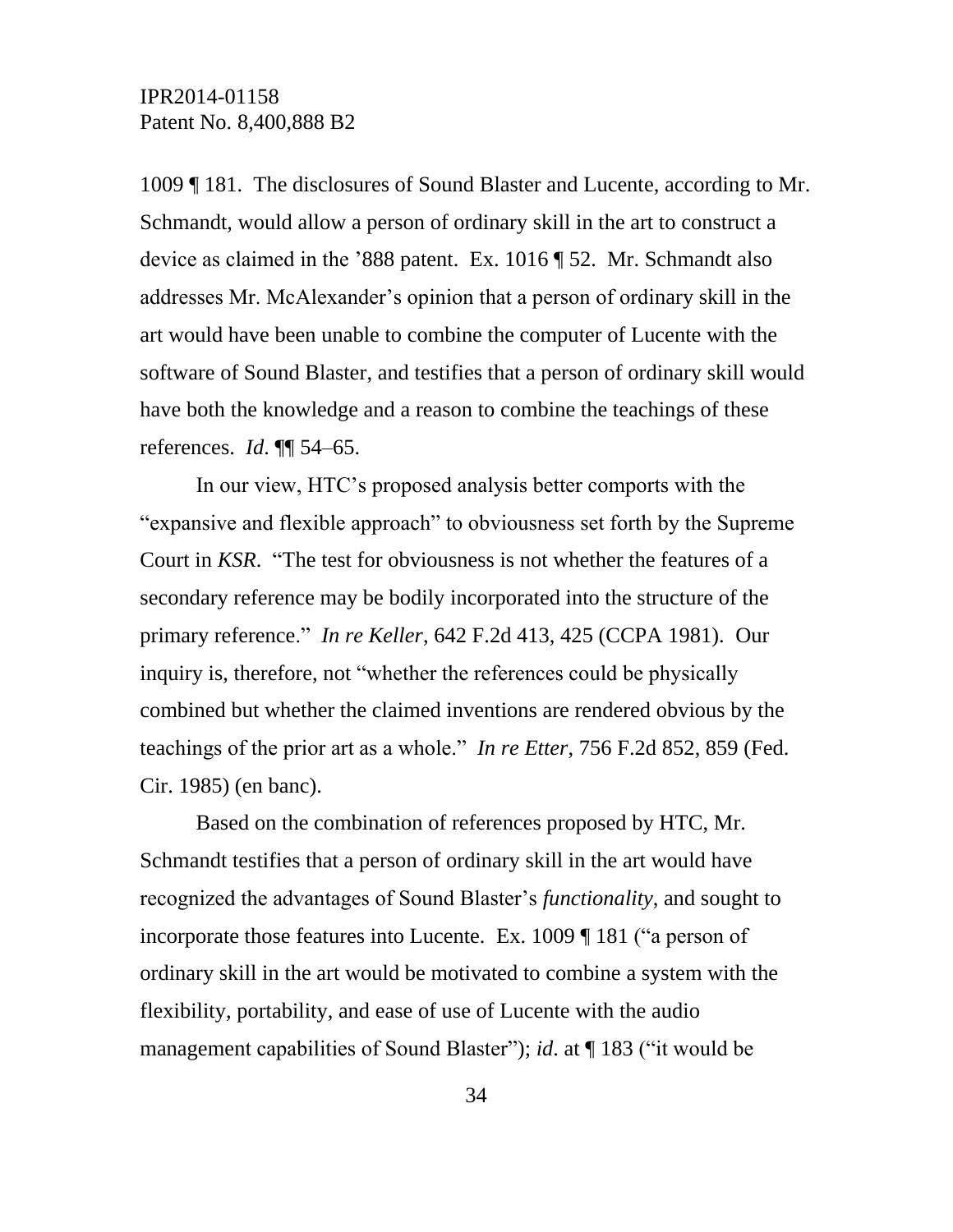obvious to design a system with physical (e.g. push-button) controls to carry out the various *functions* designed by Sound Blaster, particularly in view of Lucente and Ozawa") (emphasis added). The record reflects that such a modification would not have been outside the level of ordinary skill, which both experts define similarly. Ex. 1009 ¶ 25 (Schmandt: at least a bachelor's degree in electrical engineering, computer science, or equivalent, and 1–3 years of experience in designing and programming consumer electronic devices); Ex. 2007 ¶ 8 (McAlexander: bachelor's degree in electrical engineering or computer engineering, and at least two years of experience in the design of audio systems). This level of skill is also reflected by the prior art of record. *See Okajima v. Bourdeau*, 261 F.3d 1350, 1355 (Fed. Cir. 2001). AAD's focus on whether the Sound Blaster hardware sound card could be installed on the Lucente device, or whether the Sound Blaster software could run on Lucente's operating system, ignores that a person of ordinary skill is a "person of ordinary creativity, not an automaton." *KSR*, 550 U.S. at 421.

Based on the foregoing, we conclude that it would not have been outside the level of ordinary skill in the art, as defined by both experts, to modify the device of Lucente to have the functionality described in Sound Blaster—including grouping and ordering songs—as well as the ability to download songs as described in Ozawa. We, therefore, find that a person of ordinary skill in the art would have had reason to combine the disclosures of Sound Blaster, Lucente, and Ozawa, and would have had a reasonable expectation of success in doing so.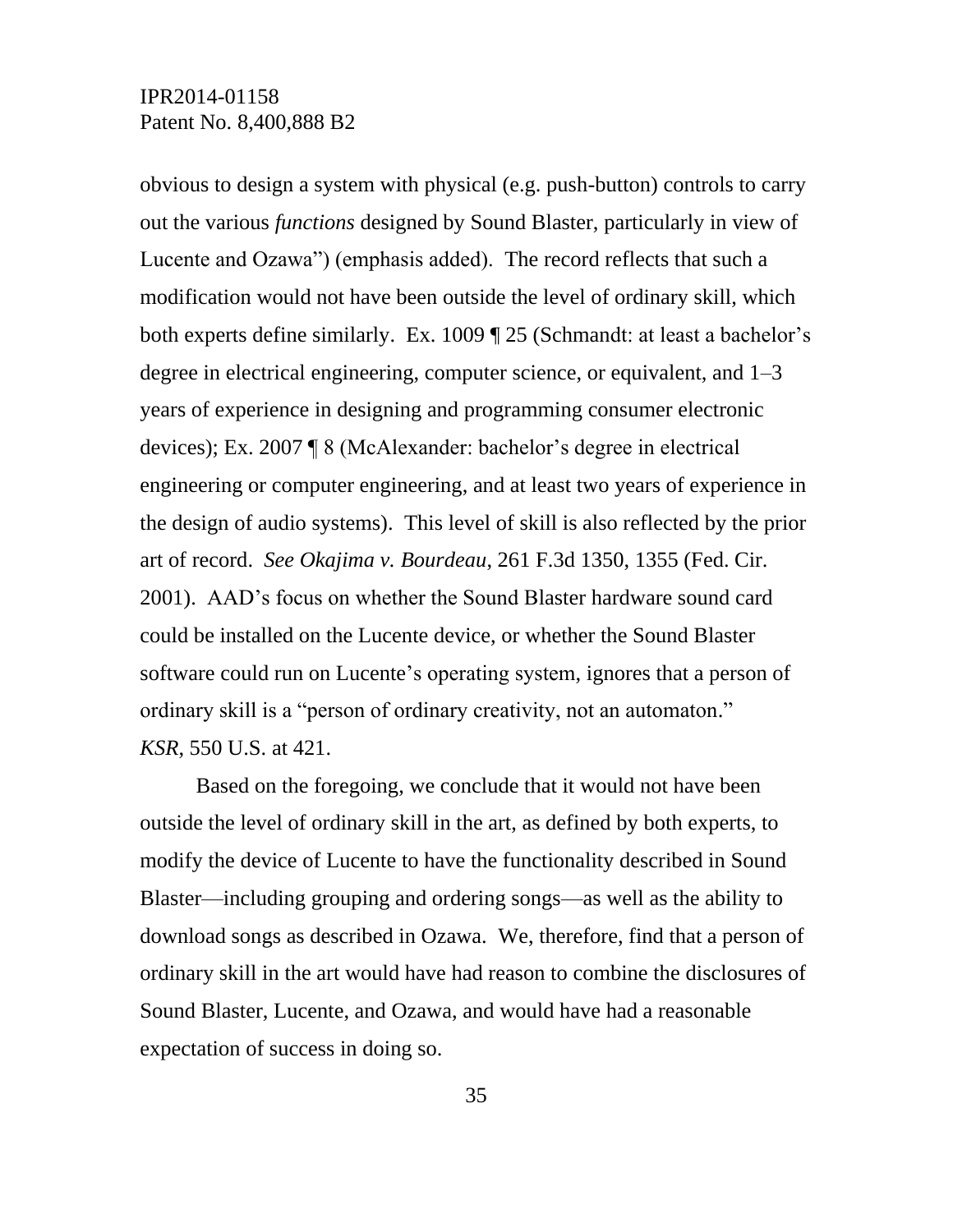### *3. Objective Indicia of Nonobviousness*

As discussed above, we have considered AAD's evidence of objective indicia of nonobviousness, but conclude that the evidence is insufficient to support a conclusion of nonobviousness.

#### *4. Conclusion on Obviousness*

For the foregoing reasons, HTC has proven by a preponderance of the evidence that Sound Blaster, Lucente, and Ozawa teach all elements of challenged claims 1–15, and that a person of ordinary skill in the art would have had reason to combine the disclosures. Furthermore, we conclude that such a combination would have been within the level of ordinary skill in the art, as evidenced by the prior art of record. We, therefore, conclude that claims 1–15 would have been obvious at the time of the invention, and thus are unpatentable under 35 U.S.C. § 103.

### III. CONCLUSION

We conclude that HTC has demonstrated, by a preponderance of the evidence, that claims 1–15 of the '888 patent are unpatentable under 35 U.S.C. § 103, as having been obvious over the following combinations of prior art references:

Claims 1–15: Nathan '259 and Nathan '255; and

Claims 1–15: Sound Blaster, Lucente, and Ozawa.

HTC has not demonstrated, by a preponderance of the evidence, that claims 1–15 are unpatentable under 35 U.S.C. § 103 as having been obvious over Keller and Martin.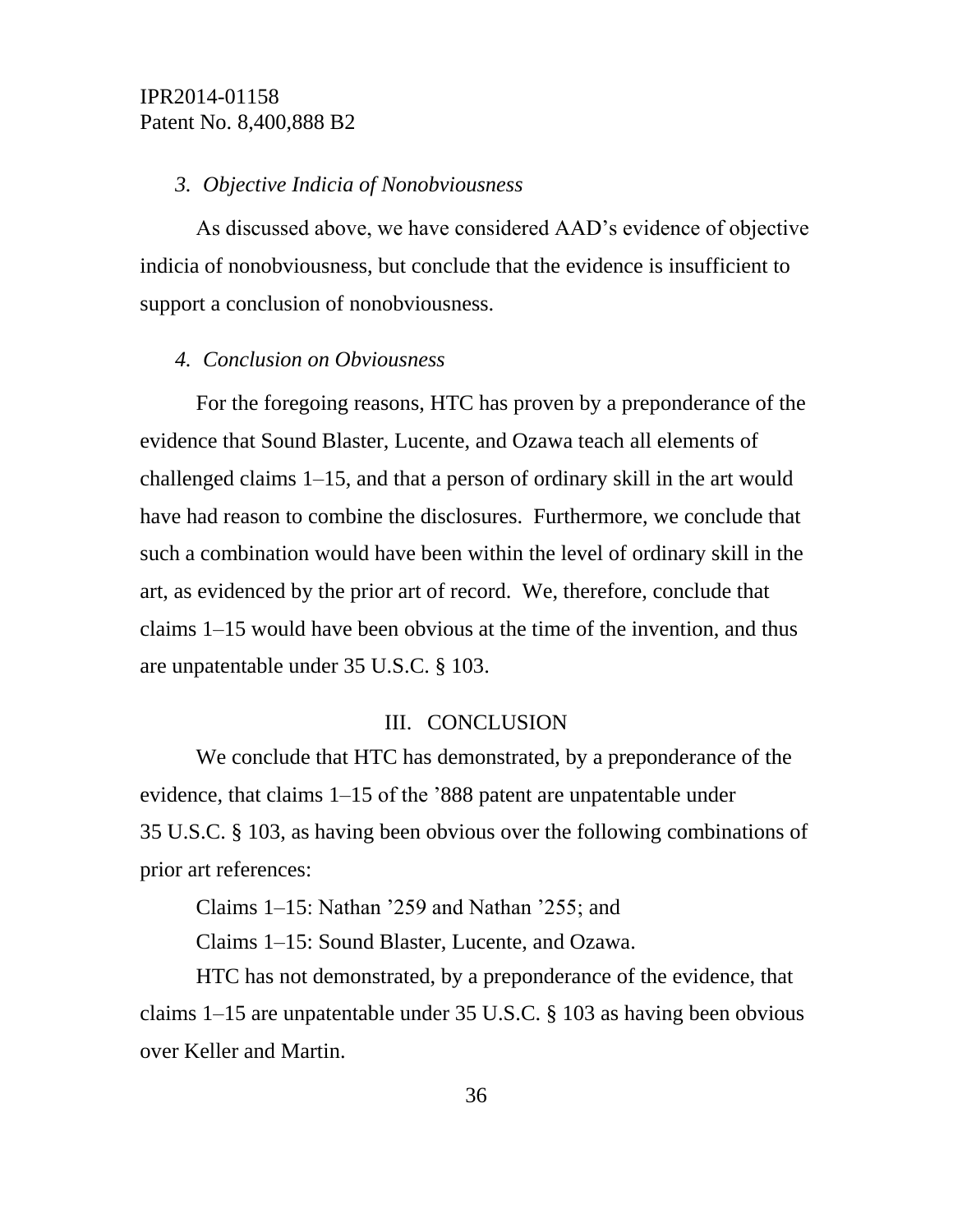### IV. ORDER

Accordingly, it is

ORDERED that claims 1–15 of U.S. Patent No. 8,400,888 B2 are *unpatentable*;

FURTHER ORDERED that Patent Owner's Motion to Exclude is *denied*;

FURTHER ORDERED that, pursuant to 35 U.S.C. § 318(b), upon expiration of the time for appeal of this decision, or the termination of any such appeal, a certificate shall issue canceling claims 1–15 in U.S. Patent No. 8,400,888 B2; and

FURTHER ORDERED that, because this is a final decision, parties to the proceeding seeking judicial review of the decision must comply with the notice and service requirements of 37 C.F.R. § 90.2.